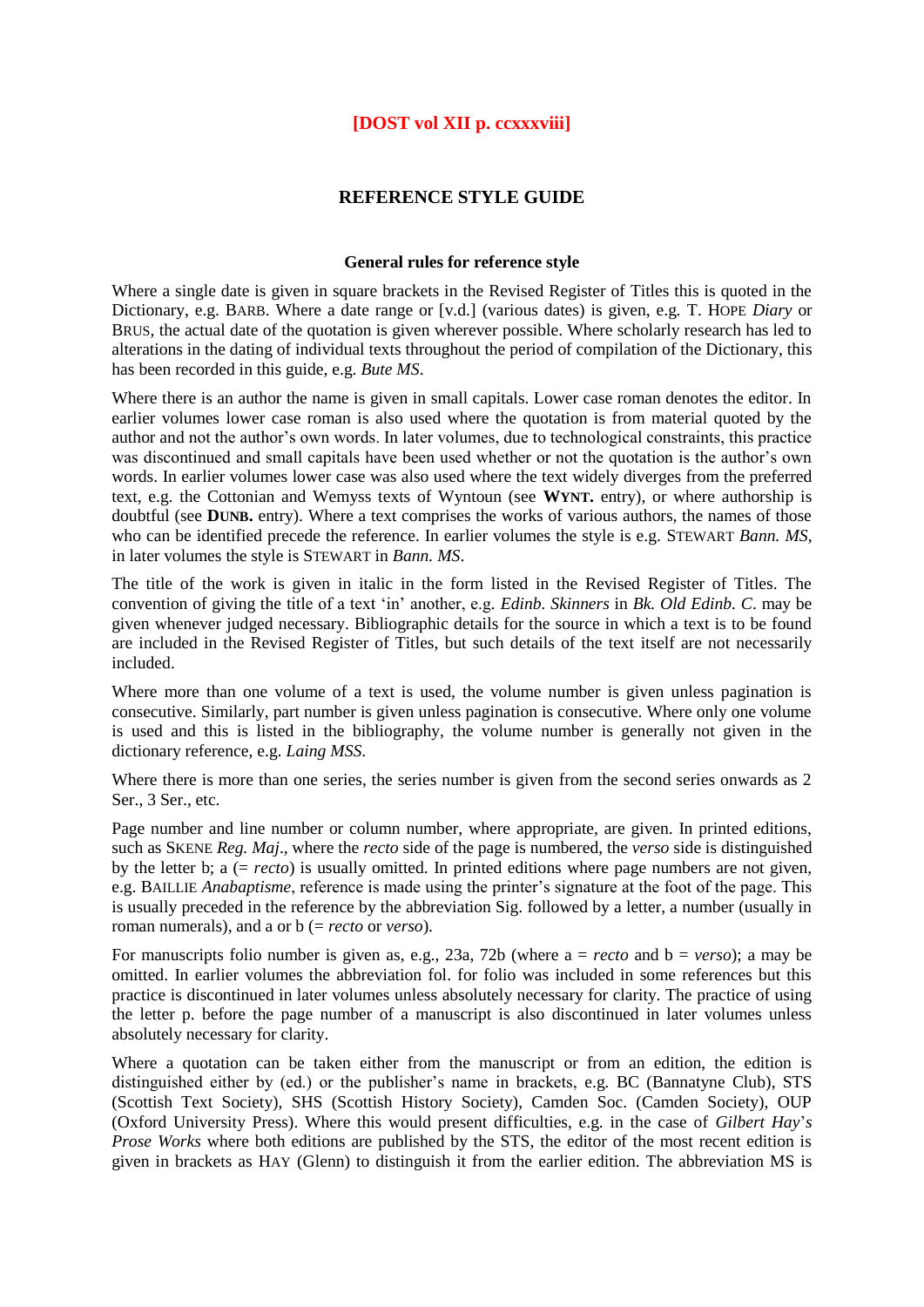latterly only given in references where an edition also exists and is no longer used where the text exists only in manuscript.

In the later volumes stops were removed from consecutive capital sequences, e.g. O.U.P., S.T.S., S.H.S. were altered to OUP, STS and SHS.

References to entries in other dictionaries and vocabularies (including SKENE *Verb. S*.) are given in the form s.v. *Headword* and the source dictionary is identified. In quotations from alphabetically arranged vocabularies such as *Despauter*, DUNCAN *App. Etym*. and WEDDERBURN *Voc*. the quotation is to be found by the Latin headword which is usually included in italics at the beginning of the quotation but may also be given s.v. *Headword*.

References which conform to the general style outlined above are not listed in this guide, which lists only those references which have been altered in some other way throughout the period of compilation of the Dictionary and those which are complex and require some explanation.

Full bibliographical details are given in the Revised Register of Titles.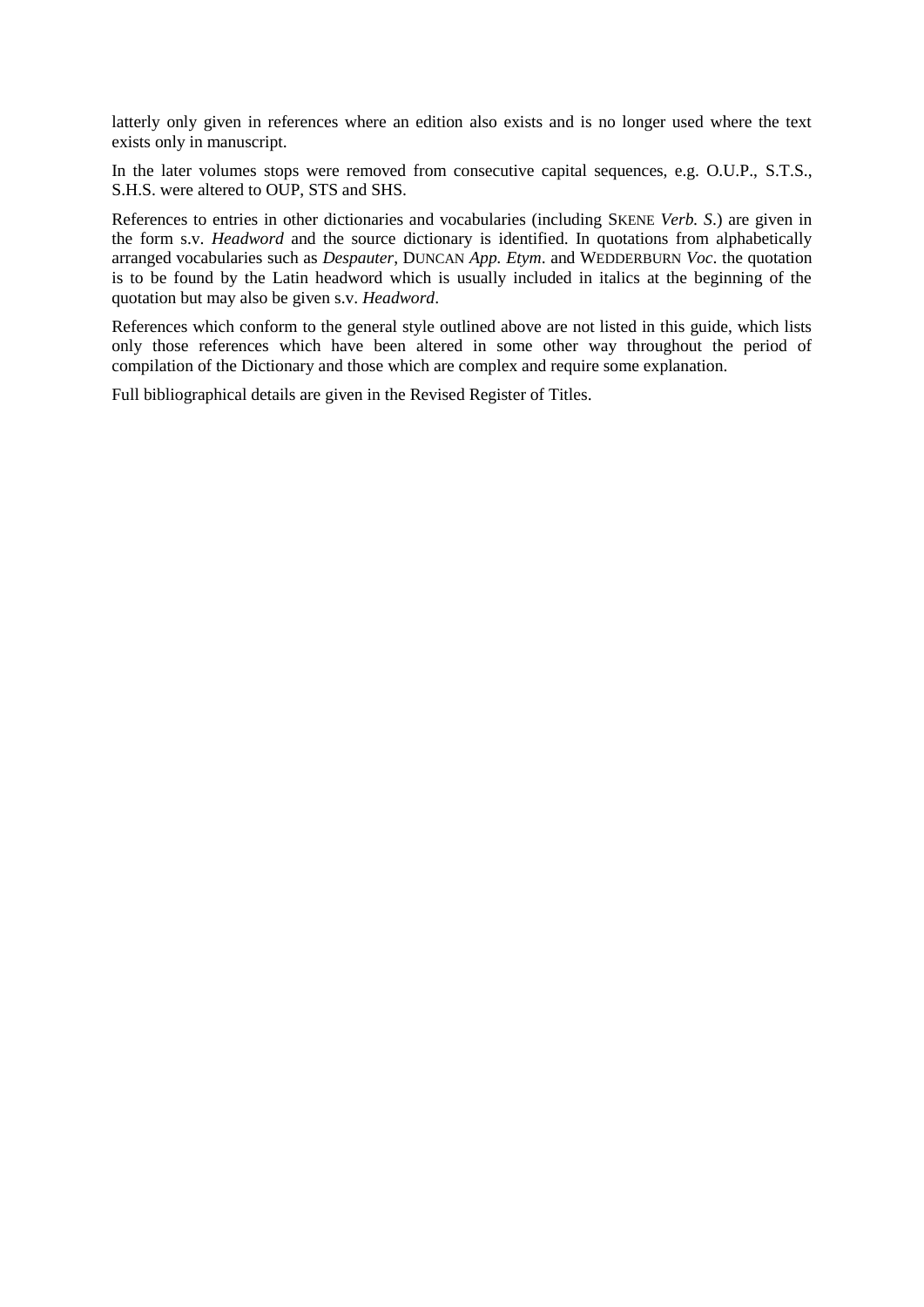# **[DOST vol XII p. ccxxxix]**

# **Reference Structure**

A reference is composed of four primary components: date, author/editor, title and mode of reference. This guide comprises references where one or more of these components has been altered in later volumes of the dictionary. Examples:

| Date:          | Bk. Rates the date was originally given in the reference to distinguish the<br>1597 and 1612 texts. Later volumes refer to the former as Bk. Rates and the<br>latter as <i>Bk. Rates</i> (Halyb.)                                  |
|----------------|------------------------------------------------------------------------------------------------------------------------------------------------------------------------------------------------------------------------------------|
| Author/editor: | DOUG. K. Hart latterly believed to be not by Douglas and referred to as<br>K.Hart.                                                                                                                                                 |
| <b>Title</b>   | <i>Instit.</i> Ct. Sess. [1565] In later volumes cited as <i>Instit.</i> Ct. Sess. in <i>Edinb.</i><br>Univ. MS La. III 388a + folio number, and subsequently changed to <i>Edinb</i> .<br>Univ. MS La. III $388a +$ folio number. |

*Mode of reference: Boece* originally referred to by book number, chapter number and folio number, in the later stages of the dictionary reference is by folio number only. *Boece* IV ii 87b is reduced to *Boece* 87b in later volumes.

# **Entry Structure in Reference Style Guide**

Entries in this guide are structured as follows:

Short title (= short title in Revised Register of Titles) and chronological information.

Explanation of structure of reference. Any further note of explanation.

Example(s) of reference style.

Abbreviations are as used in the dictionary.

# *Aberd. B. Rec.* [v.d.]

Quotations from MS: date, title, MS, volume number, part number if applicable, page, (day and month) or folio number.

*Aberd. B. Rec.* MS IV 316 (27 Aug.). *Aberd. B. Rec.* MS 32a. *Aberd. B. Rec.* MS IV p. 473 (27 March). *Aberd. B. Rec.* MS V I p. 410 (18 Nov.). *Aberd. B. Rec.* MS V I 568 (11 Dec.).

Quotations from edition: date, title, volume and page number. The two volumes of the Spalding Club edition are referred to as volumes I and II, the two volumes of the Burgh Records Society are volumes III and IV. 1497 *Aberd. B. Rec.* I 62. Quotations from Jamieson's dictionary: date, title, MS, volume number if known, folio number if known and (Jam.) identifier. Quotations in the later part of DOST also identify source entry in Jamieson's dictionary. 15.. *Aberd. B. Rec.* MS (Jam.). 15.. *Aberd. B. Rec.* MS (Jam. Suppl. s.v. *Streipillis*). 15.. *Aberd. B. Rec.* MS (Jam. s.v. *Meritor* n.). ?15.. *Aberd. B. Rec.* MS XVI (Jam.). 1535 *Aberd. B. Rec.* MS XV A (Jam.). 1538 *Aberd. B. Rec.* MS XVI (Jam. s.v. *Cruke*). 1638 *Aberd. B. Rec*. (Jam. s.v. *Gofe*).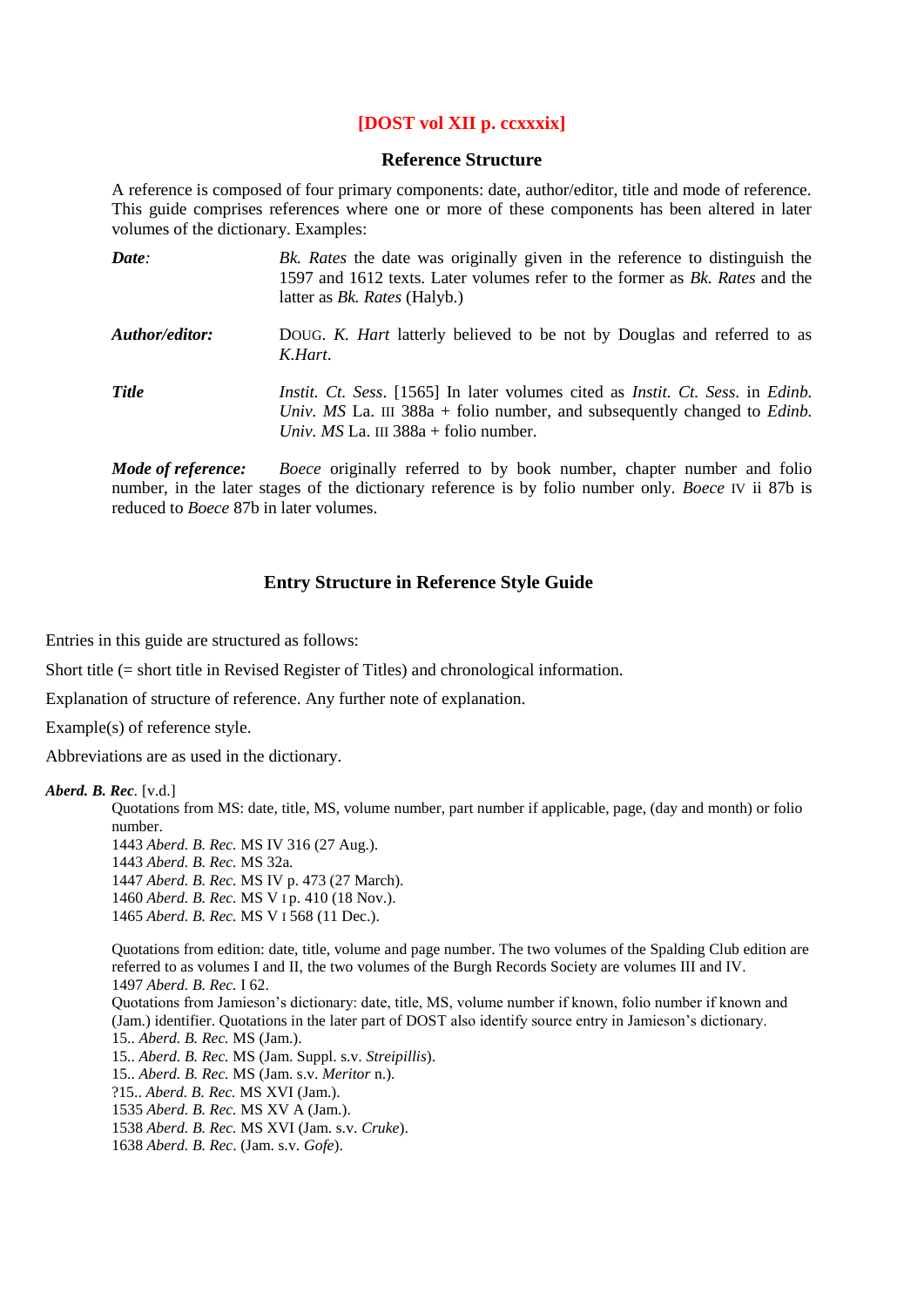#### *Aberd. B. Rec.* **(SHS)** [1317, 1398-1407]

Date, title, (SHS) and page number.

1398 *Aberd. B. Rec*. (SHS) 31.

#### *Acta Conc.* [1478-1532]

Published volumes one and two: date, title, volume number, page number (and column number if from volume I). \* is used as in the printed edition to distinguish pages with duplicate numbers. 1485 *Acta Conc.* I \*117/2. 1488 *Acta Conc.* I 117/2. 1497-8 *Acta Conc.* II 96. The 1943 Stair Society edition is referred to as volume III. The 1993 HMSO edition is also referred to as volume III and is identified in the reference. 1501 *Acta Conc.* III 100. 1503-4 *Acta Conc.* III (1993) 183. Quotations from manuscripts: date, title, MS, volume number and folio number. 1501 *Acta Conc.* MS X 91b.

#### *Acts* [v.d.]

Date (unless undated quotation from volume I), title, (date if from Sir John Skene's edition), volume number, (part number if from Sir John Skene's edition), (date of edition if from the Record Edition), page number (and column number if applicable). If the reference refers to the red page number, (red) will follow the page/column number. If the quotation is taken from the table in Sir John Skene's edition, (1597) Table and s.v. *Headword* will follow the title. If the quotation is taken from the supplement of a given volume, Suppl. will follow the volume number.

*Acts* I 38/2. *Acts* 1 \*91/1. *Acts* I xxvii. ?*a*1573 *Acts* I 201 (red). 1579 *Acts* (1597) II 32b. *Acts* (1597) Table s.v. *Stalkers*. 1639 *Acts* V 606/1. 1641 *Acts* V (1817) 506/1. 1641 *Acts* V (1817) in *Acts* V 713/2. 1644 *Acts* VI I 247/2. 1649 *Acts* VI (1819) 436/2. 1690 *Acts* IX Suppl. 146/2. For references to *Acts* (1566) see *Acts and Constit. Scotl.* below.

#### *Acts and Constit. Scotl.* [1566]

Date, title and chapter number. Also referred to as *Acts* (1566). 1566 *Acts and Constit. Scotl.* c. 87. 1489 *Acts* (1566) c. 35. *Alex.* [?1438 or ?a1400]

Dated as 1438 in volume I of DOST. Date altered in volume III of DOST. Title, part number and line number. *Alex*. I 1671.

#### *Alex***. (Taym.)**

Dated as [1499] in volume I of DOST, [*c*1460] in volume II of DOST. Title and line number. STS IV 16 originally cited as *Alex*. (Taym.) (ed.), later as HAY *Alex*. q.v. *Alex*. (Taym.) 3725. *Alex*. (Taym.) (ed.) 3508.

#### *Alloway Baron Ct*. [v.d.]

Date, title, day and month.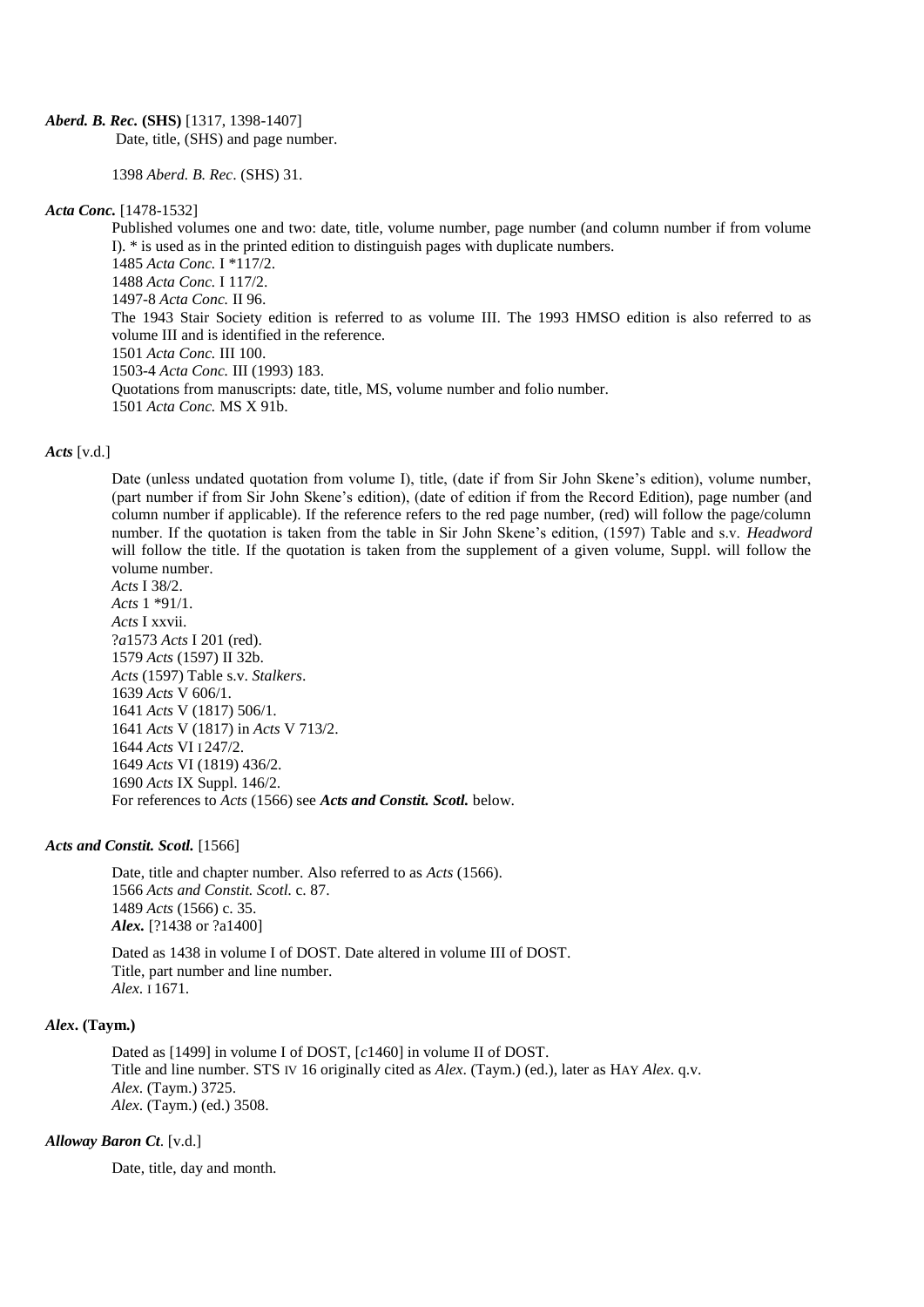# **[DOST vol XII p. ccxl]**

1511 *Alloway Barony Ct*. 6 May. 1511 *Alloway Baron Ct*. 6 May.

# *Argyll Justic. Rec*. [v.d.]

Date, title and page number. All quotations are from volume I which may be included. 1675 *Argyll Justic. Rec*. 68. 1675 *Argyll Justic. Rec*. I 55.

# *Argyll Mun.* [v.d.]

Date, (document 'in') title, (MS) day and month. Relevant details may be added in round brackets. *Discharge* in *Argyll Mun.* 20 March. 1446-7 *Charter* in *Argyll Mun.* MS 20 Feb. *Marriage Contract* in *Argyll Mun.* 11 Dec. *Argyll Mun.* 16 June. *Transcribed Accts.* (1577-1613) in *Argyll Mun.* 16 June. *Invent. Castle Campbell* in *Argyll Mun.* MS 21 Feb. (Old Argyll MS Inv.). *Keeping of Deer Forests* in *Argyll Mun.* (Misc. 17<sup>th</sup> c.) 2 July. 16.. *Information off Coalheugh at Campbell* in *Argyll Mun.* (Estates & Forfeitures) MS.

#### *Atholl Mun.* [v.d.]

Date, (document 'in') title, (MS), (day and month), (volume number and document number). *Atholl Mun.* I No. 90. *Atholl Mun.* MS 3 June. *Mason*'*s Contract* in *Atholl Mun. Atholl Mun. Inv.* in *Atholl Mun.* (62 II. 336).

#### *Ayr B. Ct.* [1428-78]

Date, title, day and month or folio number where available. *Ayr B. Ct.* 122a. *Ayr B. Ct.* Nov. *Ayr B. Ct.* 27 May. *Ayr B. Ct.* 115a (7 Oct.)

#### *Ayr B. Ct. and Council Bk.* [1428-]

Date, title, (MS) day and month where available. *Ayr Burgh Court and Council Books* MS. *Ayr B. Ct. and Council Bk*. MS. *Ayr B. Ct. and Council Bk*. *Ayr B. Ct. and Council Bk*. 10 Oct.

#### *Ayr Common Good Acc*. [1535-1603]

Date and title. Dated as [v.d.] volume I. **Date** 1594-5 *Ayr Common Good Accounts* 1594-5 *Ayr Common Good Acc*.

#### *Balmerino and L. Chart***.** [v.d.]

Date, title, part number and page number. Part  $I =$  Balmerino, Part  $II =$  Lindores. 1530 *Balmerino and Lindores Chart*. II 32. 1530 *Balmerino and L. Chart*. II 32.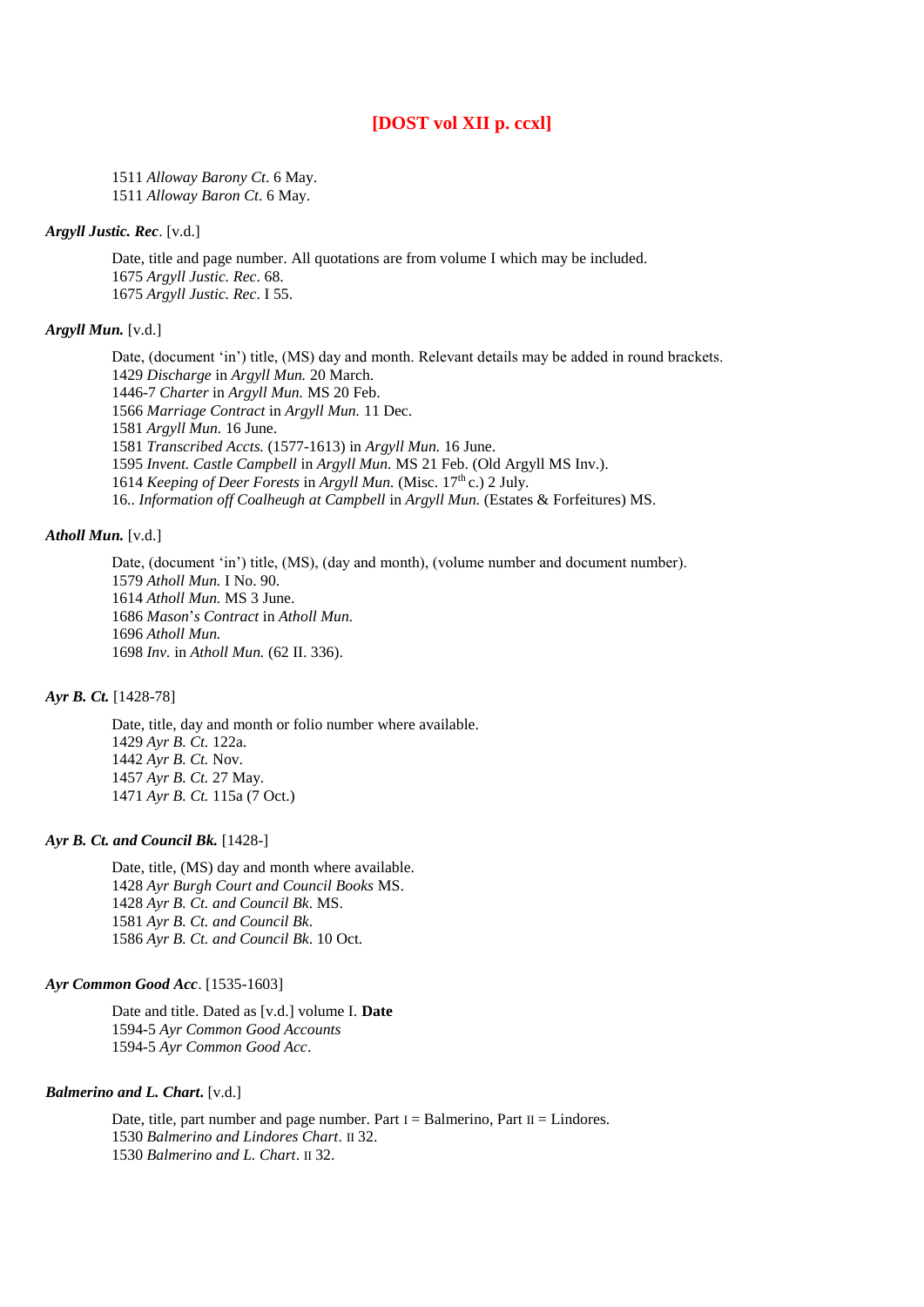#### *Bann. MS* [*a*1568]

Title, folio/line number. Bannatyne Draft is referred to by volume I of edition, page number of original (p.) and line number. Other volumes are rarely referred to by volume number, page number of edition and line number. Named author, title, (publisher), volume number, folio/line number. Named author, 'in' title, (publisher), volume number, folio/line number. Named author, 'in' title, folio/line number. Named authors: BALNAVES, BANN[ATYNE], BELL[ENDEN], CLERK, DARNLEY, DUNB., FETHY, FLEMYNG, HENR., KENNEDY, LYND., MAITLAND, MERSAR, MOFFETT, MONTG., NORVALL, SCOTT, SEMPILL, STEEL, STEWART, WEDDERBURN. *Bann. MS* 65b/10. *Bann. MS* I p. 19/16. BANN. *Bann. MS* (STS) II 1/10. NORVELL Bann. MS p. 12/15. BANN. in *Bann. MS* (STS) II 1/10. STEWART *Bann. MS* 265b/21. STEWART in *Bann. MS* 89a/31.

#### **BANN.** *Memor.* [1569-73]

(Date if text not by Bannatyne), author, title and page number. BANN. *Memor*. 105. 1570 Bann. *Memor*. 53. 1570 BANN. *Memor*. 53.

#### **BANN.** *Trans.* [1570-3]

(Date if text not by Bannatyne), author, title and page number. BANN. *Trans*. 46. 1571 Bann. *Trans*. 203. 1571 BANN. *Trans*. 203.

#### **BARB.** [1375]

Author, (1571), book number, line number (text identifier). BARB. II 150. BARB. XVI 612 (C). BARB. (1571) II 47.

### *Barb. Pref***.** [1571]

Title and (date of edition). *Barb. Pref.* (1571).

#### **BELL.** *Boece* **(M)** [1531]

Author, title, (M) volume number and page number. BELL. *Boece* (M) I 275.

# **BELL.** *Livy* [1533]

Author, title, volume number, page/line number (BM) (= British Museum text in appendix of volume II). BELL. *Livy* II 161/5. BELL. *Livy* II 321 (BM).

#### **BINNING, H.L.** *Wks.* [1653]

Author, title, (date of edition if 1735), page number. BINNING *Wks*. (1735) 183. BINNING *Wks*. 654.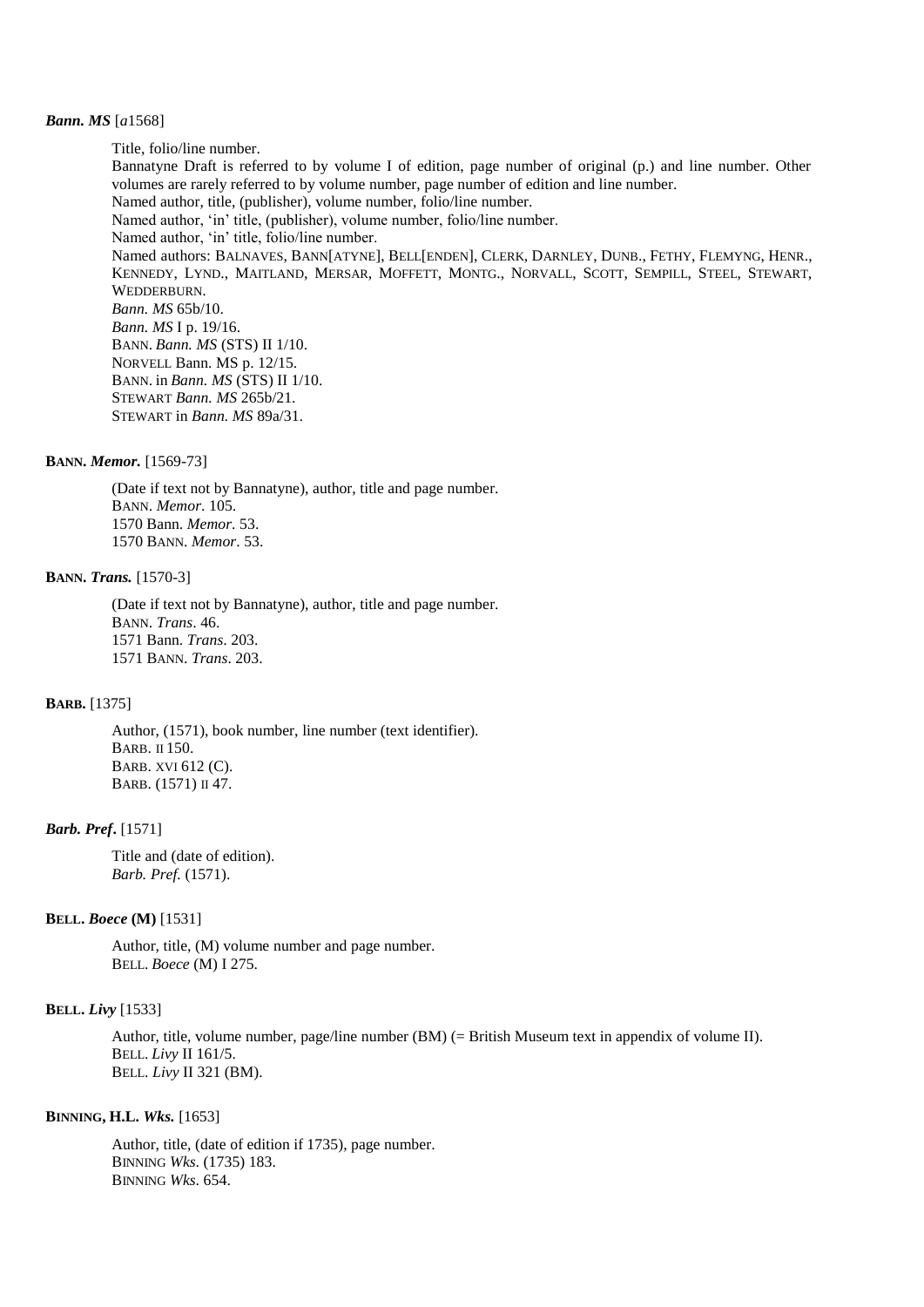### *Bk. Rates* [1597]

(Date) title, folio number. 1597 *Bk. Rates* 11b. *Bk. Rates* 11b.

# *Bk. Rates* **(Halyb.)** [1612]

(Date), title and page number. 1612 *Bk. Rates* 312. 1612 *Bk. Rates* (Halyb.) 319 *Bk. Rates* (Halyb.) 319.

# *Boece* [1533]

Title, (book, chapter), folio number. *Boece* II iv 63b. *Boece* 63b.

# *Broxmouth & Pincarton Baron Ct*.

# [1620-49]

Erroneously referred to as *Princarton* in volume IV.

#### *Bute MS* [*c*1420]

Title and folio number. Dated [*c*1450] in volume III, [*a*1425] in volume V, now dated as [*c*1420]. *Bute MS* fol. 170. *Bute MS* 170.

#### *Carmyllie Kirk S.* [1484-1700]

Date and title. 1686 *Carmyllie Kirk Session* 1686 *Carmyllie Kirk S.*

# *Carnwath Baron Ct.* [1523-42]

Date, title, (SHS) and page number. MS quoted by folio number. *Carnwath Barony Ct*. MS 7b. *Carnwath Baron Ct*. MS 7b. *Carnwath Baron Ct*. (SHS) 16.

### *Cath. Tr.* [1573-1600]

(Date), (author, title 'in') title, (STS if by Hamilton), page/line number. 1573 *Cath. Tr*. 4/1. HAMILTON *Cath. Tr*. in *Cath. Tr*. (STS) 85/20. HAMILTON *Facile Tr*. in *Cath. Tr*. (STS) 234/16. TYRIE in *Cath. Tr*. 3/2. 1581 BURNE in *Cath. Tr*. 168/26. BURNE *Disput*. in *Cath. Tr*. 168/26. HAY in *Cath. Tr*. 59/18. 1588 KING in *Cath. Tr*. 214/28.

# **[DOST vol XII p. ccxli]**

KING *Cat*. in *Cath. Tr*. 214/28.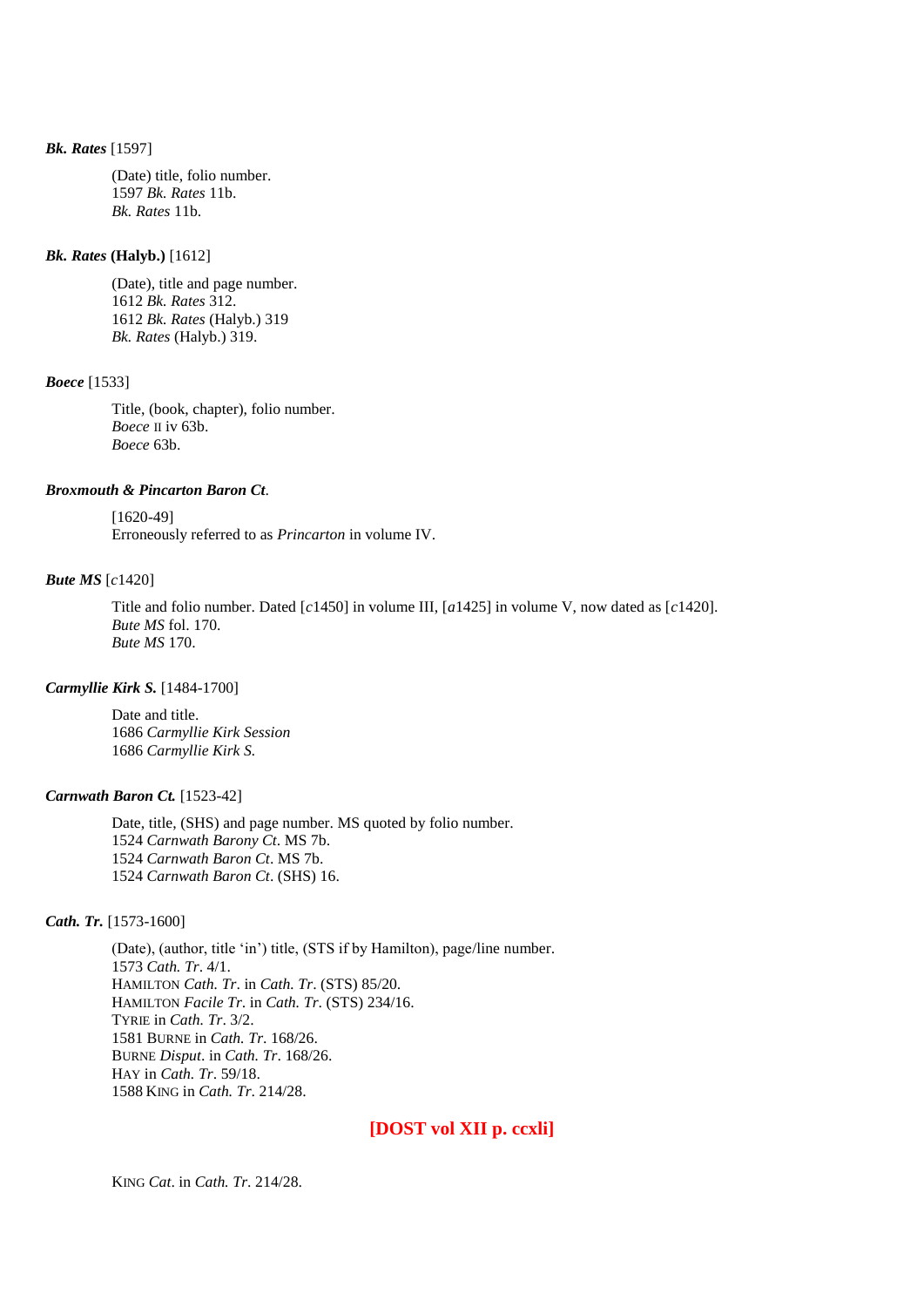#### *Ch. & M. Prints* [*c*1508]

Title, poem number and line number. Dated [1508, etc.] in volume I. **Date** *Ch. & M. Prints* iib 62.

#### *Clar*. [15..]

Title, part number and line number. Dated [*c*1540] in volume I of DOST, latterly dated 1555. *Clar*. IV 1194.

#### **CLELAND** [*a*1689]

Author, (title) and page number. CLELAND *Poems* 100. CLELAND 100.

# *Crown Chart*. (Reg. H.) [v.d.]

Date, title, (Reg. H.) day and month. 1675 *Crown Chart*. 24 Jan. 1675 *Crown Chart*. (Reg. H.) 24 Jan.

### *Dietary* [*c*1460]

Title, line number and text. Title 'in' text and line number. Dated [*c*1460] until volume VII of DOST. *Dietary* 44 (Makc.) *Dietary* in *Makc. MS* xiv 4.

#### *Dioscoridis Annot*. [*a*1606]

Dated [1549] until volume III of DOST. Title and page number. *Dioscoridis Annot*. 44.

# **DOUG.** [1513] **Virgil**'**s** *Aeneid*

Author, book number, chapter number (or Prol.) and line number (always from STS edition). (Text identifier, if not quoted from STS edition.) DOUG. I Prol. Contents. DOUG. IV iv 41 (Sm.) DOUG. IV iv 41(Ruddim.) DOUG. IV Prol. 41 DOUG. IV iv 41. The commentary to the first book found in the footnotes to the STS edition is referred to as: DOUG. *Comm*. I Prol. 370. DOUG. *Comm*. I v 29.

#### **DOUG.** *K. Hart*

Author, title and line number. Later judged not to be by Douglas. See *K. Hart*. DOUG. *K. Hart* 1.

# **DOUG.** *Pal. Hon.* [1501]

Author, title part number and line number. Author, title and line number. DOUG. *Pal. Hon*. I 95. DOUG. *Pal. Hon*. 775.

# **DRUMMOND, W.** *Wks.* [*a*1649]

Author, volume number, if from STS edition, page/line number.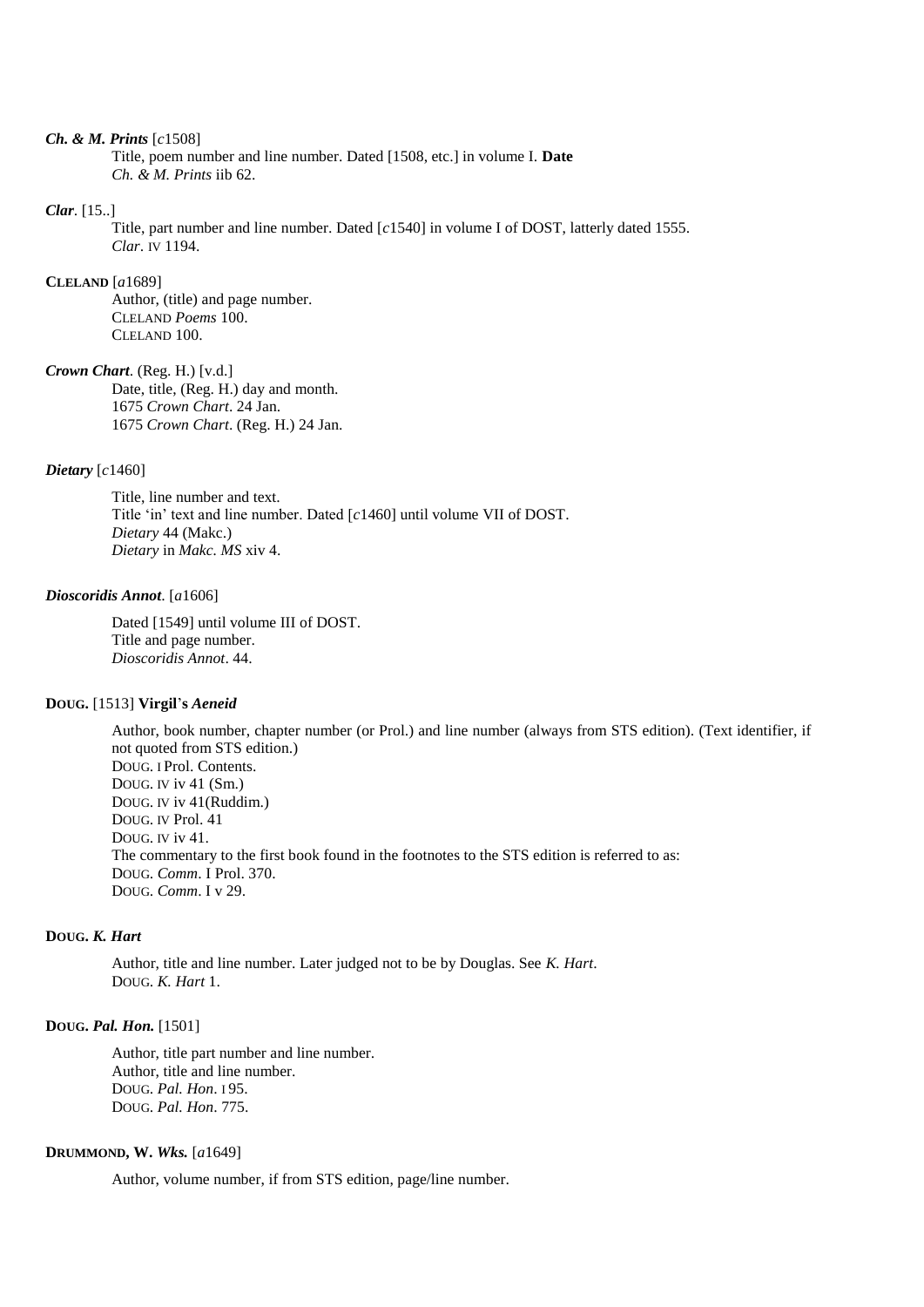Author, title, (date of edition, if from 1711 edition) and page number. DRUMMOND II 161/8. DRUMMOND *Wks*. (1711) 216.

#### *Dumbarton B. Rec***.** [v.d.]

Date, title and page number. App. I = Excerpts from Dumbarton Kirk Session Records. App. II = Disputes Regarding Clyde Privileges 1634 *Dumbarton B. Rec*. 45. 1621 *Dumbarton B. Rec*. App. I 3. 1424 *Dumbarton B. Rec*. App. II 4.

# **DUNB.** [*c*1500-*c*1512]

Named texts: *The Goldyn Targe, The Flyting of Dunbar and Kennedy* and *The Tua Mariit Wemen and the Wedo*  quoted by line number.

STS edition quoted by poem number and line number.

OUP edition quoted by poem number and line number, later by page and line number. Following publication of this edition, which is the preferred edition in the later volumes of DOST, the STS edition is referred to as STS and is only used in referring to poems not included in the OUP edition. Text identifier is given as necessary. In earlier volumes poems not included in (OUP) but in (STS) *i.e*. STS xiv, xxxvii, lxx, lxxi, part of lxxxiv and lxxxviii are quoted by author, (STS) poem number and line number. STS lxxxviii is also referred to by title, and its doubtful authorship is indicated in the reference.

DUNB. *G. Targe* 23. DUNB. *Flyt.* 15. DUNB. *Tua Mar. W.* 17. DUNB. xii 14. DUNB. (STS) xiv 32 (M.) DUNB. (OUP) xlii 28 (B). DUNB. (OUP) 173/5. DUNB. (ASLS) 268/28. Dunb. (STS) xiv 10. ?Dunb. *To London* 23.

[See next page for table listing the relationships between the various editions and manuscripts of Dunbar's poems]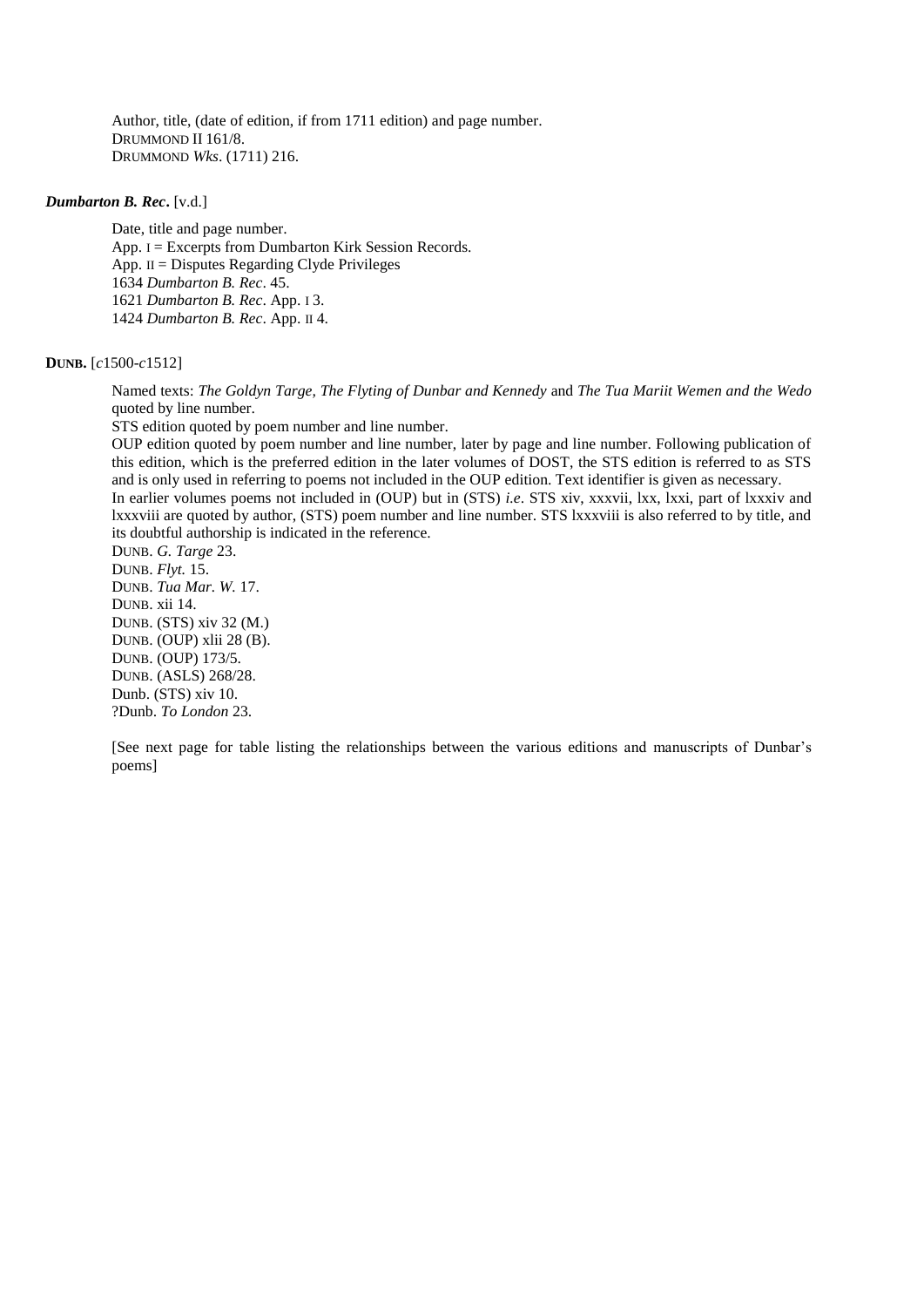# **[DOST vol XII p. ccxlii]**

The following table lists the relationships between the various editions and manuscripts of Dunbar's poems.<br> **Editions** 

| <b>Editions</b> |             |                 |                 |              |             |                |              | <b>Manuscripts</b> |              |                                                                                      |  |  |
|-----------------|-------------|-----------------|-----------------|--------------|-------------|----------------|--------------|--------------------|--------------|--------------------------------------------------------------------------------------|--|--|
| <b>STS</b>      |             |                 | <b>OUP</b>      |              | <b>ASLS</b> |                | <b>BD</b>    | $ {\bf B} $        | $\mathbf M$  | Other<br>sources                                                                     |  |  |
| Page            | Poem        | Short title     | Page            | Poem         | Page        | Poem           | Page         | Folio              | Page         | Page/<br>Folio                                                                       |  |  |
| $\vert$ 1       | i           | G. Targe        | 29              | 10           | 184         | 59             |              | f345               | p64          | $C$ p91                                                                              |  |  |
| 11              | ii          | Flyt D          | 76              | 23           | 200         | 65             |              | f147               | p53          | $\mathsf{C}% _{0}\left( t\right) \sim\mathsf{C}\left( t\right)$<br>p137<br>line 316- |  |  |
| 30              | iii         | Tua Mar. W.     | 42              | 14           | 41          | $\overline{3}$ |              |                    | p81          | C p177                                                                               |  |  |
| 48              | iv          | Lam Mak         | 178             | 62           | 94          | 21             |              | f109               | p189         | $C$ p189                                                                             |  |  |
| 52              | $\mathbf v$ | K Kytt          |                 |              |             |                |              | f135               |              | $C$ p262                                                                             |  |  |
| 54              | vi          | A Kenn          | 115             | 38           | 89          | 19             |              | f154               | p135         | $\overline{C}$ p193                                                                  |  |  |
| 59              | vii         | <b>B</b> B Stew | 108             | 35           | 177         | 56             |              |                    |              | $C$ p171                                                                             |  |  |
| 63              | viii        | El B Stew       | 111             | 36           | 100         | 23             |              |                    |              | Rf6                                                                                  |  |  |
| 65              | ix          | To Thé O        | 15              | 6            | 267         | 83             | $ p9\rangle$ | f17b               | p199         | Arund f1                                                                             |  |  |
| 72              | X           | Rorate          | $\vert 3 \vert$ | $\mathbf{1}$ | 182         | 58             |              | f27                |              |                                                                                      |  |  |
| 74              | xi          | Memento         | 176             | 61           | 120         | 32             |              | f47                | p193         |                                                                                      |  |  |
| 76              | xii         | Off Lent        | 174             | 59           | 159         | 49             |              | f48b               | p319         |                                                                                      |  |  |
| 78              | xiii        | <b>Tid Sess</b> | 199             | 74           | 39          | $ 2\rangle$    |              | f59                | p314         |                                                                                      |  |  |
| 81              | xiv         | Devorit         |                 |              | 71          | 11             | p47          | f60                | p187         |                                                                                      |  |  |
| 84              | <b>XV</b>   | In asking       | 206             | 78           | 142         | 44             | p45          | f61                | p259         |                                                                                      |  |  |
| 87              | xvi         | In Geving       | 207             | 79           | 144         | 45             | p46          | f61b               | p260         |                                                                                      |  |  |
| 90              | xvii        | In Taking       | 210             | 80           | 147         | 46             |              | f62b               | p261         |                                                                                      |  |  |
| 92              | xviii       | Musing          | 211             | 81           | 122         | 33             |              | f63b               | p168<br>p313 |                                                                                      |  |  |
| 95              | xix         | How sowld       | 214             | 82           | 87          | 18             |              | f65b               | p323         |                                                                                      |  |  |
| 98              | <b>XX</b>   | To Dwell        | 204             | 77           | 264         | 81             |              | f68a               |              |                                                                                      |  |  |
| 100             | xxi         | Quhom To        | 181             | 63           | 171         | 54             |              | f84                | p331         |                                                                                      |  |  |
| 104             | xxii        | Schir (Yogh)it  | 123             | 42           | 225         | 68             |              | f94b               | p295         |                                                                                      |  |  |
| 108             | xxiii       | Be Mirry        | 185             | 65           | 61          | $ 6\rangle$    |              | f98                | p249         |                                                                                      |  |  |
| 110             | xxiv        | Full Oft        | 184             | 64           | 79          | 14             |              | f98                | p337         |                                                                                      |  |  |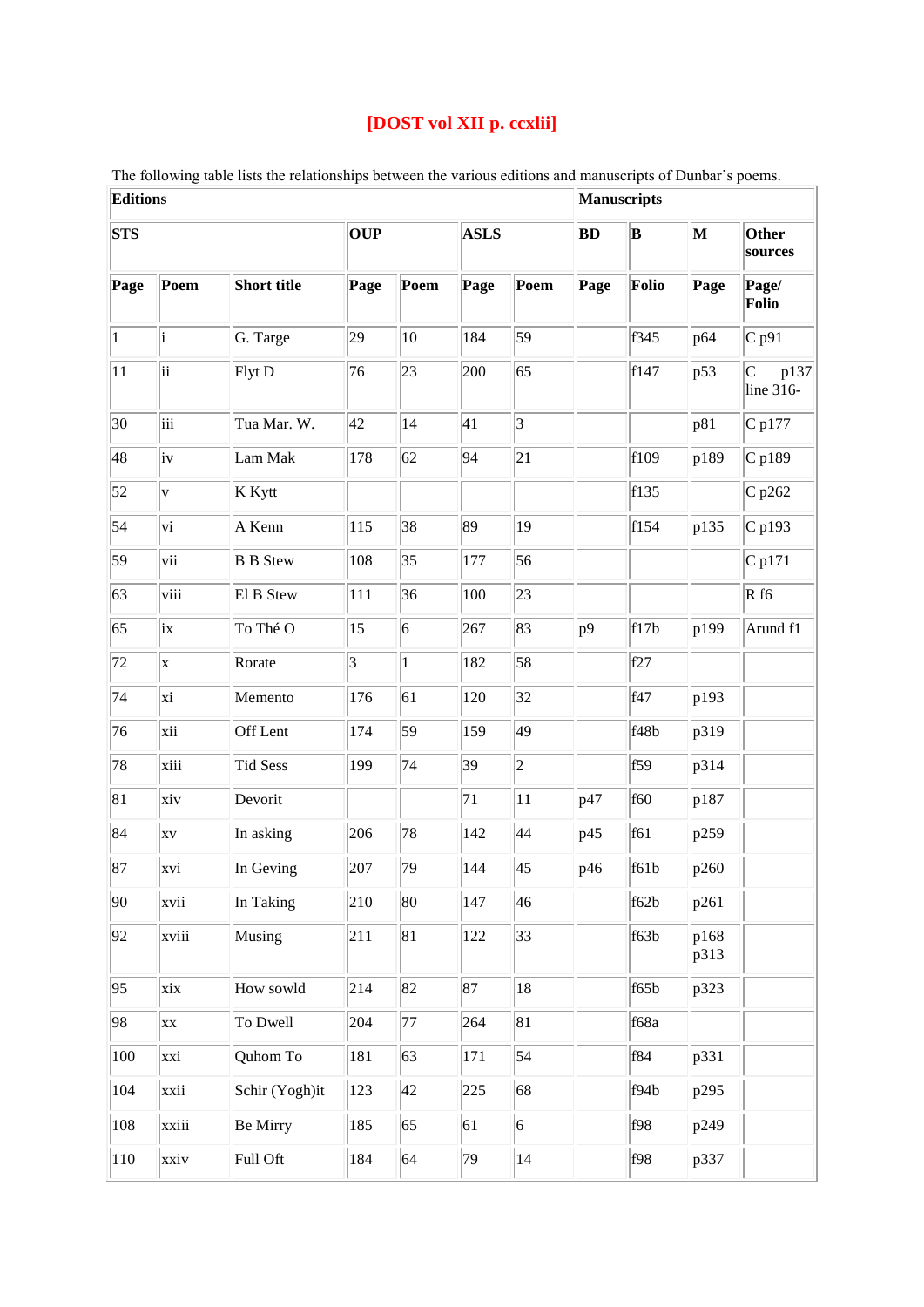|     |               |                   |     |                       |            |                 |     | f115b           |      |         |
|-----|---------------|-------------------|-----|-----------------------|------------|-----------------|-----|-----------------|------|---------|
| 112 | <b>XXV</b>    | Dregy             | 72  | 22                    | 274        | 84              |     | f102a           | p290 |         |
| 117 | xxvi          | Dance Sin         | 150 | 52 [A]                | 149        | 47              |     | f110            | p12  |         |
| 122 | xxvii         | Turnament         | 154 | 52<br>line<br>$121 -$ | $[B]$  152 | line 121-       |     | f111            | p162 | A f210  |
| 127 | xxviii        | Amendis           | 158 | 52 [C]                | 157        | 48              |     | $\vert$ f112b   | p317 |         |
| 129 | xxix          | Sanct Sal         | 69  | 19                    | 194        | 61              |     | f113b           |      |         |
| 131 | <b>XXX</b>    | This Nycht        | 165 | 55                    | 248        | 77              |     | f115            | p333 |         |
| 134 | xxxi          | Sorrow            | 193 | 70                    | 86         | 17              |     | f115b           | p212 |         |
| 136 | xxxii         | Wowing            | 112 | 37                    | 245        | 76              |     | f116            | p335 |         |
| 139 | xxxiii        | Fen(yogh)eit F    | 161 | 54                    | 56         | $\vert 4 \vert$ |     | f117            |      | A f211b |
| 144 | xxxiv         | Devils Inq        | 166 | 56                    | 250        | 78              |     | f132b           | p55  |         |
| 149 | <b>XXXV</b>   | Lucina            | 159 | 53                    | 114        | 29              |     | f133            | p334 |         |
| 152 | xxxvi         | Awin Gude         | 188 | 67                    | 118        | 31              |     | f136            | p225 |         |
| 154 | xxxvii        | Surrexit          |     |                       |            |                 |     | f34b            |      |         |
| 156 | xxxviii       | Done is a         | 11  | $\overline{4}$        | 69         | 10              |     | f <sub>35</sub> |      |         |
| 158 | xxxix         | Fredome           | 189 | 68                    | 77         | $ 13\rangle$    |     | f64b            | p6   |         |
| 160 | <sub>x1</sub> | Twa Cumm          | 197 | 73                    | 180        | 57              |     | f137            | p57  |         |
| 162 | xli           | Be Secr           | 38  | 11                    | 63         | $\overline{7}$  |     | f212b           |      |         |
| 164 | xlii          | <b>Bewty Pres</b> | 25  | 9                     | 229        | 69              |     | f214            |      | Rf8     |
| 168 | xliii         | Thir ladys fair   | 194 | 71                    | 238        | 74              |     | f261a           | p324 |         |
| 170 | xliv          | Now of We         | 196 | 72                    | 135        | 40              |     | f278b           | p294 |         |
| 172 | xlv           | Quha will         | 59  | 15                    | 161        | 50              |     | f281            |      |         |
| 174 | xlvi          | Merle             | 60  | 16                    | 101        | 24              |     | f283            | p165 |         |
| 179 | xlvii         | Now Cumis         | 64  | 17                    | 130        | 38              |     | f284b           |      |         |
| 183 | xlviii        | Thrissil          | 141 | 50                    | 163        | 52              |     | f342b           |      |         |
| 190 | xlix          | Donald            | 107 | 34                    | 111        | 27              | p53 |                 | p11  |         |
| 192 | 1             | Norny             | 98  | 27                    | 133        | 39              |     |                 | p3   |         |
| 195 | li            | Of J Dog          | 101 | 29                    | 236        | 72              |     |                 | p339 |         |
| 197 | lii           | Amends Dog        | 102 | 30                    | 237        | 73              |     |                 | p339 |         |
| 199 | liii          | Dance Cha         | 100 | 28                    | 233        | 70              |     |                 | p340 |         |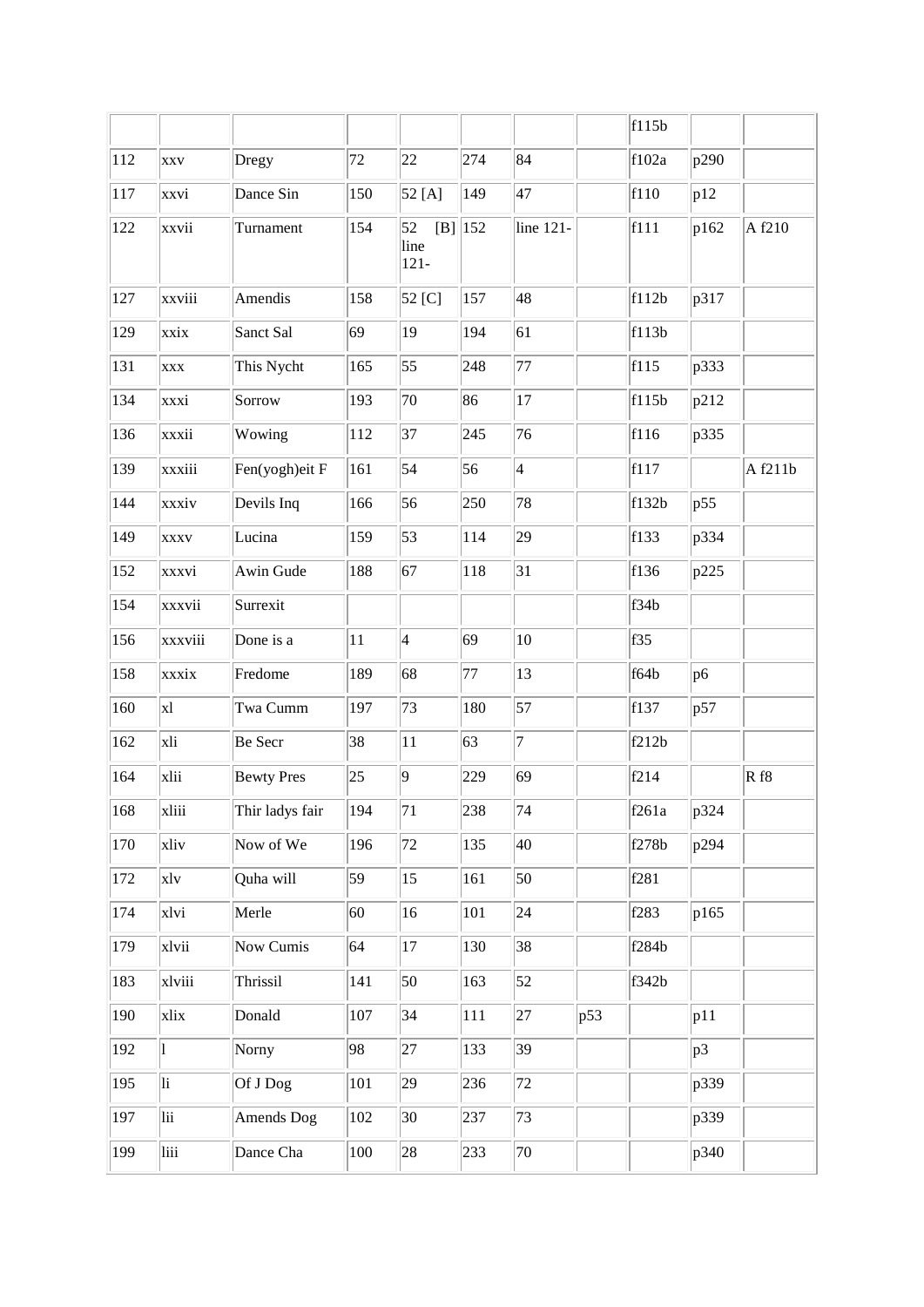| 201 | 1\  | Blak-moir | 106 | $\sim$<br>ر ر | $\sim$<br>11J | $\sim$<br>$\angle$ O |  | 1D34 |  |
|-----|-----|-----------|-----|---------------|---------------|----------------------|--|------|--|
| 203 | . . | 1001n     | 104 | $\sim$<br>ے ت | 110           | 30                   |  | b342 |  |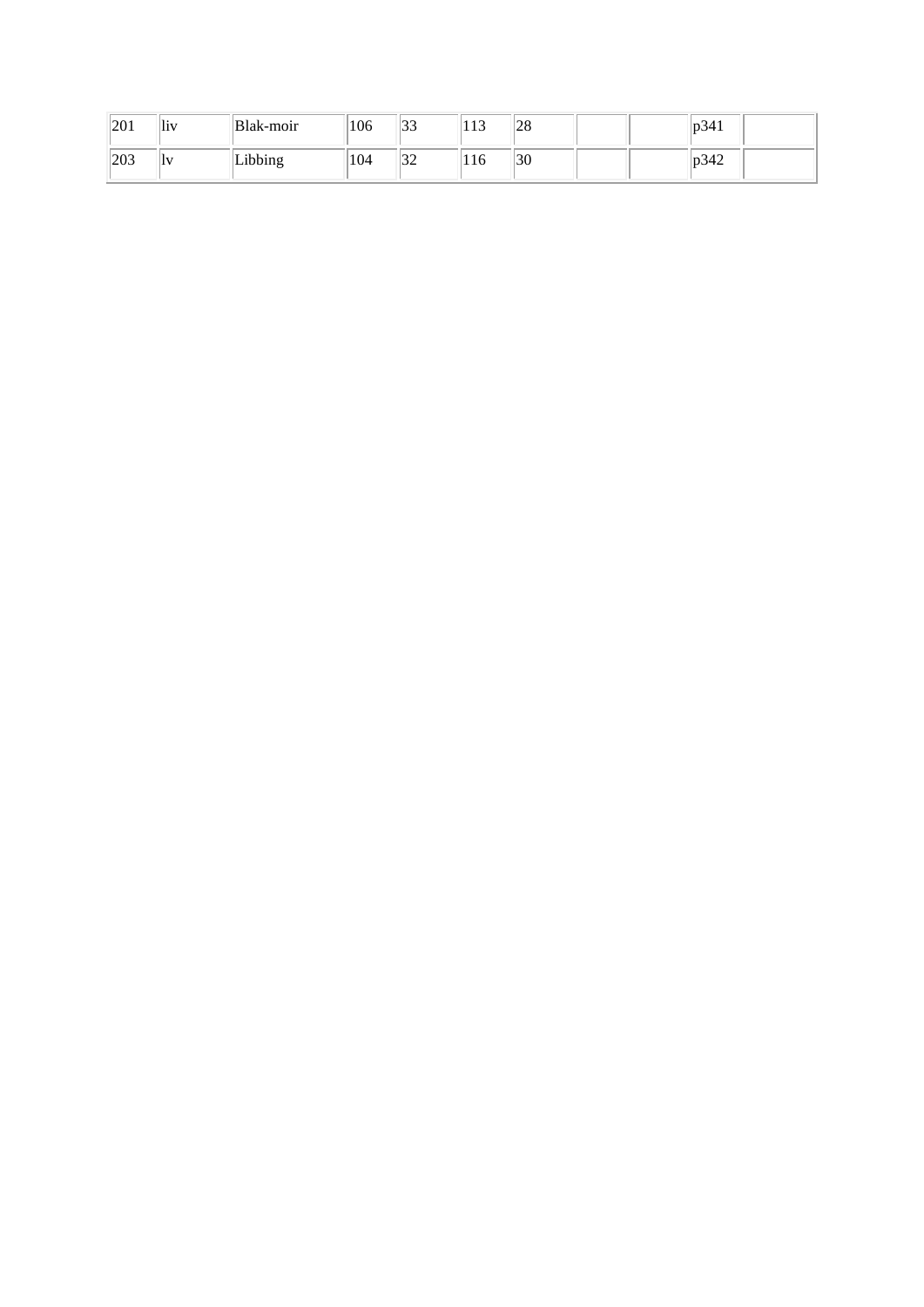# **[DOST vol XII p. ccxliii]**

| 205 | lvi         | <b>Ben Vak</b>     | 123              | 41               | 196 | 62             |       | p7<br>p316  |                                        |
|-----|-------------|--------------------|------------------|------------------|-----|----------------|-------|-------------|----------------------------------------|
| 206 | lvii        | Solistar           | 71               | 20               | 60  | $\overline{5}$ |       | p8 <br>p316 |                                        |
| 208 | lviii       | Off ben            | 122              | 40               | 140 | 43             |       | p8<br>p321  |                                        |
| 210 | lix         | Mure               | 97               | 26               | 199 | 64             |       | p10         |                                        |
| 212 | lx          | Compl              | 131              | 45               | 67  | 9              |       | p16         |                                        |
| 215 | lxi         | <b>Gray Hors</b>   | 126              | 43               | 219 | 66             |       | p18         | Rf1                                    |
| 218 | lxii        | John Thom          | 96               | $ 25\rangle$     | 197 | 63             |       | p194        |                                        |
| 220 | lxiii       | Remonst            | 128              | 44               | 222 | 67             |       | p196        |                                        |
| 223 | lxiv        | <b>Sw Rois</b>     | $ 25\rangle$     | $\vert 8 \vert$  | 235 | 71             |       | p320        |                                        |
| 224 | $l$ xv      | Vane Pros          | 203              | 76               | 266 | 82             |       | p9<br>p317  |                                        |
| 226 | lxvi        | Warld Wr           | 118              | 39               | 258 | 79             |       | p178        |                                        |
| 230 | lxvii       | Content            | 187              | 66               | 169 | 53             |       | p307        | Rf5                                    |
| 232 | lxviii      | Changes            | 173              | 58               | 93  | 20             |       | p5<br>p315  |                                        |
| 233 | lxix        | Med Wint           | 191              | 69               | 109 | 26             |       | p3<br>p318  | $R$ (no 1)                             |
| 235 | lxx         | Gove Fr            |                  |                  | 262 | 80             |       | p186        |                                        |
| 237 | lxxi        | Chift Mer          |                  |                  |     |                | f79   |             |                                        |
| 239 | lxxii       | Passion            | $\boldsymbol{7}$ | 3                | 34  | $\,1$          |       | p203        | f190b<br>$\mathbf A$<br>Arund.<br>f168 |
| 244 | lxxiii      | O Wretch           | 175              | 60               | 139 | 42             |       | p195        |                                        |
| 245 | lxxiv       | Lady Feyn          | 39               | 12               | 125 | 34             |       | p322        |                                        |
| 247 | <b>lxxv</b> | Secr <sub>Pl</sub> | 40               | 13               | 106 | 25             | f103b | p308        |                                        |
| 250 | lxxvi       | Way to De          | 173              | 57               | 162 | 51             | f75b  | p296        |                                        |
| 251 | lxxvii      | Aberd              | 135              | 48               | 64  | $\overline{8}$ |       |             | Rf7                                    |
| 254 | lxxviii     | Headache           | 72               | 21               | 127 | 35             |       |             | Rf6                                    |
| 255 | lxxix       | Chacker            | 133              | 46               | 128 | 36             |       |             | Rf6                                    |
| 256 | lxxx        | Hansel             | 69               | 18               | 129 | 37             |       |             | Rf2b                                   |
| 257 | lxxxi       | Dream              | 146              | $\vert 51 \vert$ | 240 | 75             |       |             | Rf3b                                   |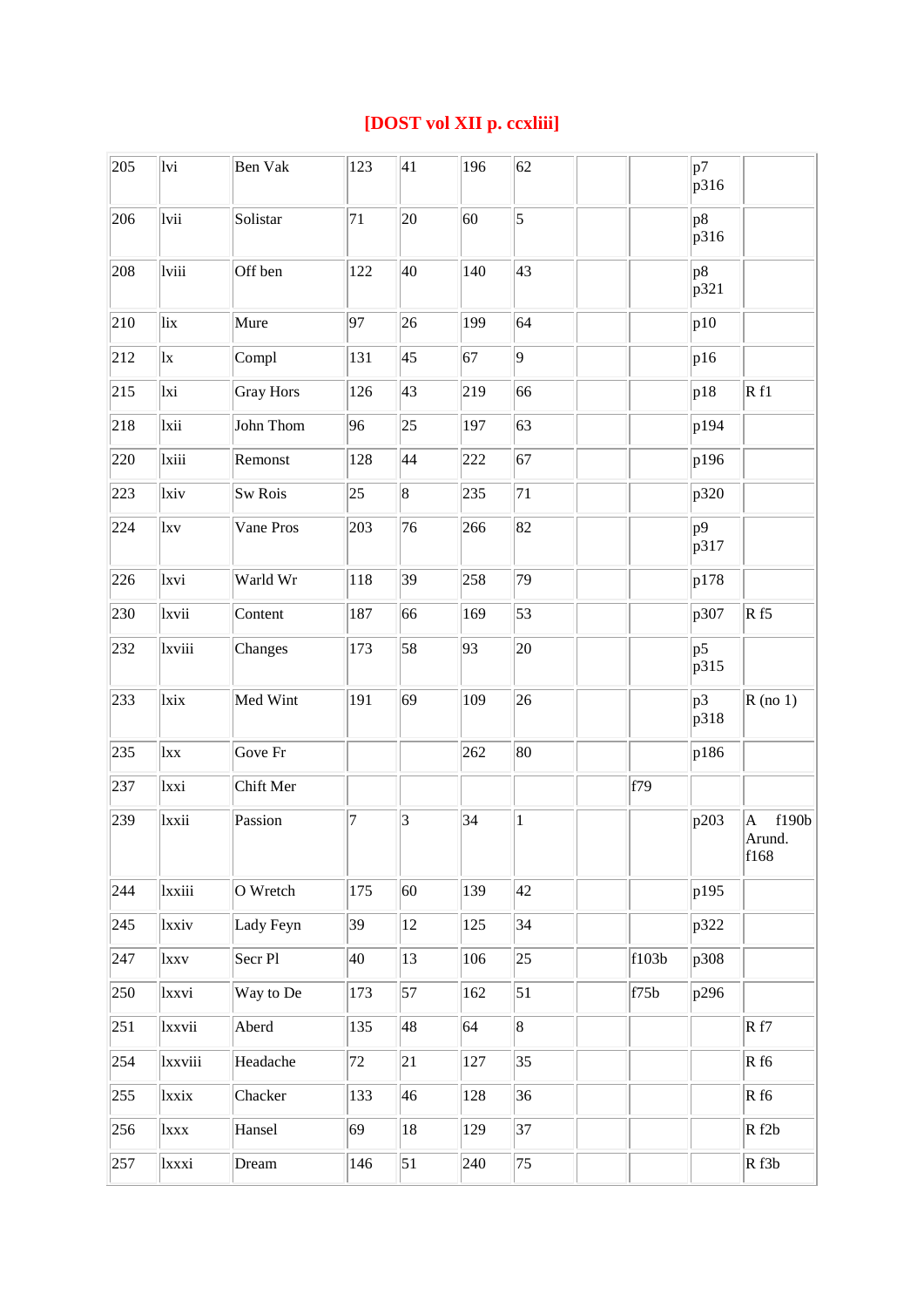| 261 | lxxxii      | Merch Edin   | 201 | 75                            | 174 | 55 |       |      | Rf1b           |
|-----|-------------|--------------|-----|-------------------------------|-----|----|-------|------|----------------|
| 264 | lxxxiii     | Welc Tr      | 134 | 47                            | 98  | 22 |       |      | $R$ 5b         |
| 266 | lxxxiv      | Evil Wo      | 21  | 17<br>(STS<br>lines 43-<br>50 | 193 | 60 | f262  | p325 |                |
| 269 | <i>xxxv</i> | Hail St      | 4   | $ 2\rangle$                   | 83  | 16 |       |      | A f303         |
| 272 | lxxxvi      | Rose Mary    |     |                               |     |    |       |      | A f301         |
| 274 | lxxxvii     | Quene Sc     | 103 | 31                            | 81  | 15 |       |      |                |
| 276 | lxxxviii    | London       |     |                               |     |    |       |      |                |
| 279 | lxxxix      | Fair Fair    | 95  | 24                            |     |    |       |      |                |
| 280 | xc          | Sinful M     | 13  | $\vert$ 5                     | 136 | 41 |       |      | Arund.<br>f161 |
| 285 | i           | Freiris Berw |     |                               |     |    | f348b | p113 |                |
| 326 | x           |              | 137 | 49                            |     |    | f238b |      |                |
|     |             |              | 216 | 83                            | 75  | 12 | f66b  |      | Rf3            |

 $BD =$ Bann. MS I  $B =$ Bann. MS  $M =$ Maitl. F.  $C =$ Chepman  $R =$  Reidpeth in Maitl. F. II Arund. = Arundel in Devot. P.  $A = Asloan$ 

In the manuscript columns, pages and folios are those of the original manuscripts not of the editions of the manuscripts.

# **[DOST vol XII p. ccxliv]**

*Dunb. App*. [15..]

Title, poem number, (publisher) and line number. *Dunb. App*. (S.T.S.) ix 17. *Dunb. App*. ix 17.

# *Duncan Laideus Test[ament]* [1554]

Title and page number. *Duncan Laideus Testament* 170. *Duncan Laideus Test*. 170.

# **DUNCAN, A** *App. Etym.* [1595]

Title. DUNCAN *Appendix.* DUNCAN *App. Etym*.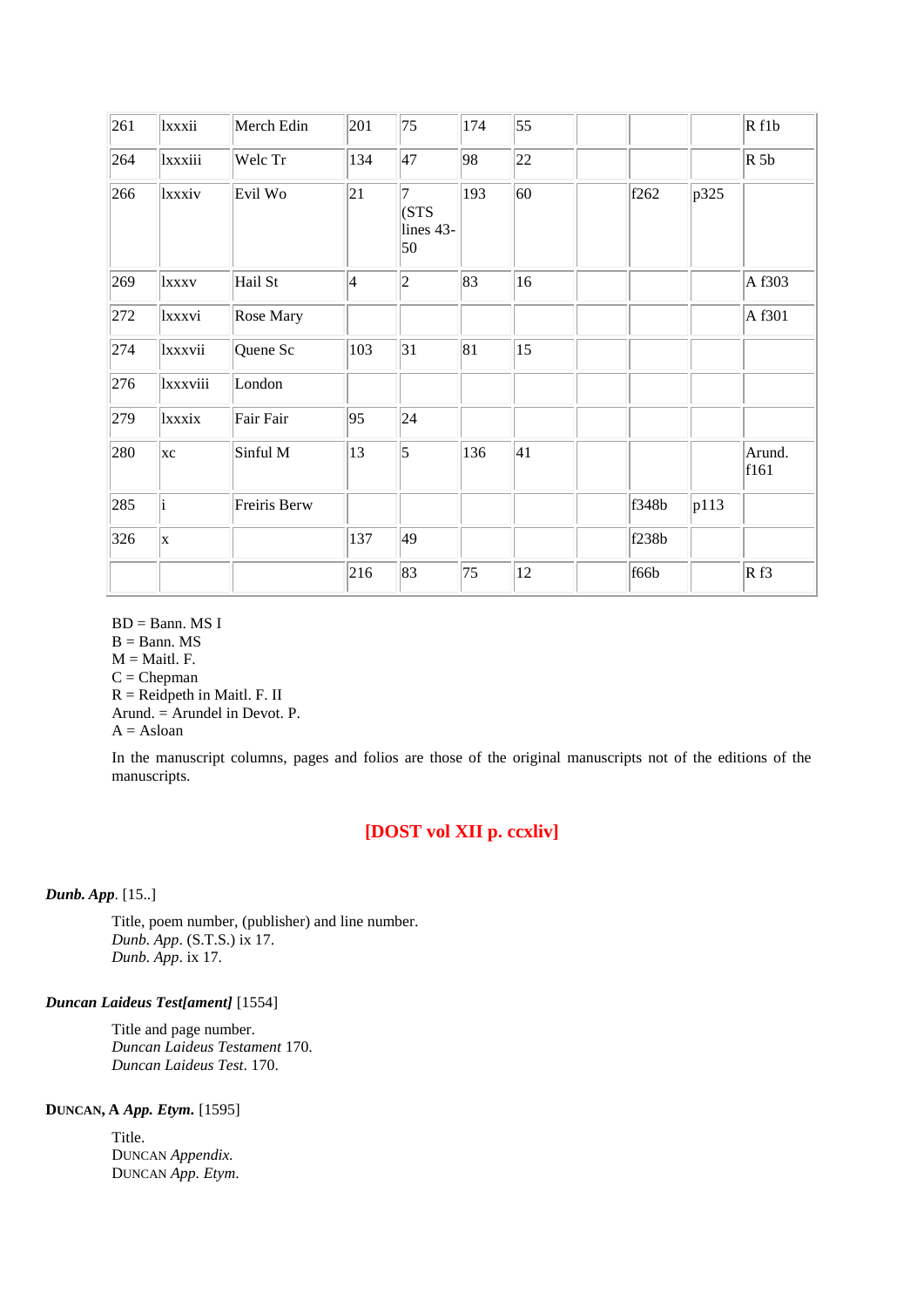#### *Edinb. B. Rec***.** [1403-]

Date, title, volume and page number. Burgh Court books up to 1551 have been lost and material in the edition used has been taken from one of two copies made *c*1580. If the entry is marked as CR in the Table of Contents, (*c*1580) is added after the date if before 7 October 1551, (p. 156 in volume II). 1514 (*c*1580) *Edinb. B. Rec.* I 150. 1559 *Edinb. B. Rec.* III 56.

#### *Elphinstone Mun*. [v.d.]

Date, title and page number. Referred to as Elphinston in volume II of DOST. 1638 *Elphinston Mun*. 26 1638 *Elphinstone Mun*. 26

#### *Facs. Nat. MSS* [v.d.]

Date, title, volume number and document number. Referred to as *Facsimiles Nat. MSS* in volume I of DOST. *a*1360 *Facsimiles Nat. MSS* II xix. *a*1360 *Facs. Nat. MSS* II xix.

#### *Facs. Nat. MSS England* [v.d.]

Referred to as *Facsimiles Nat. MSS England* in volume I of DOST.

#### *Gol. & Gaw* [*a*1500]

Title and line number. Dated [*c*1475] volume I of DOST. *Gol. & Gaw*. 1188.

#### *Gyre-carling* [*a*1568]

Title and line number. Dated [15..] in volume I of DOST. *Gyre-carling* 29.

# **HAMILTON, J.** *Cat*. [1551]

Author title and page number. Dated [1552] in volume I of DOST. HAMILTON *Cat*. 109.

# **HAY** *Alex.* [1460]

Author, title and line number. Previously cited as *Alex.* (Taym.) q.v. HAY *Alex.* 10227.

#### **HENR.** [*a*1500]

Author, title and line number, (text identifier).

Author, volume number, if quoted from volume III of STS edition, page/line number. From 1981, the edition edited by Denton Fox, became the preferred edition and was originally identified by (OUP) following the name of the text. In the later part of the dictionary (OUP) is no longer used although this is the edition referred to. HENR. III 136/79. HENR. *Abbay Walk* 40. HENR. *Age & Yowth* 15. HENR. *Annunc.* 43. HENR. *Bludy Serk* 5. HENR. *Deth & Man* 22. HENR. *Fab.* 1362 (Bann). HENR. *Fab.* 1362 (Bass). HENR. *Fab.* (OUP) 1362.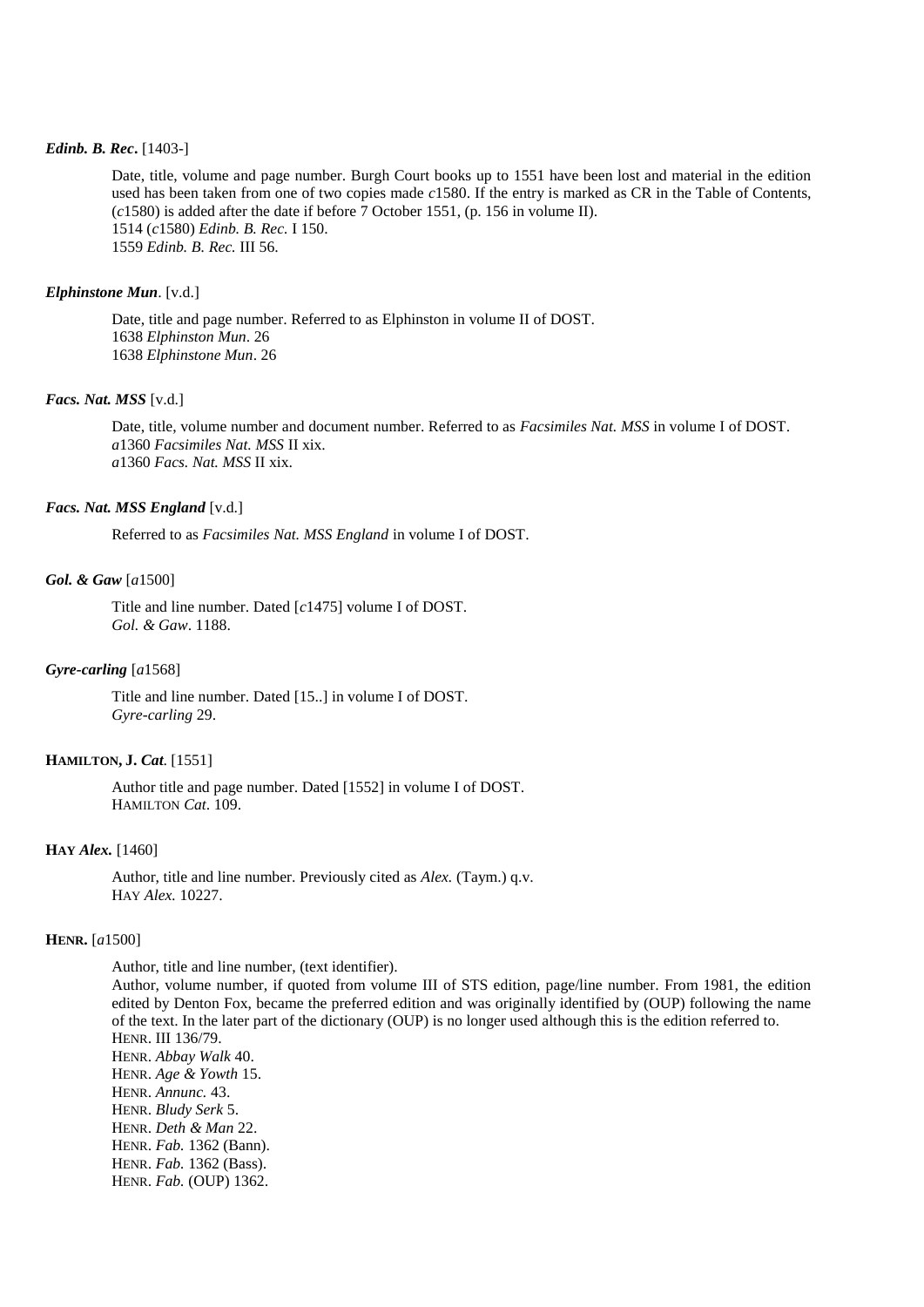HENR. *Fab.* 1362. HENR. *Garmont* 7. HENR. *Hasty Credence* 7. HENR. *Orph.* 240. HENR. *Practysis* 10. HENR. *Praise of Age* 27. HENR. *Prayer* 15. HENR. *Robene & M*. 20. HENR. *Test. Cress.* 331. HENR. *Thre Deid Pollis* 35.

#### *Instit. Ct. Sess***.** [1565]

Cited for a short time as title, 'in' source MS and folio number. See *Edinb. Univ. MS* La. III 388a *Instit. Ct. Sess.* in *Edinb. Univ. MS* La. III 388a, 6a.

#### **JAMES VI** *Basil. Doron* [1598]

Author, title and page/line number. Dated [1599] in volume I of DOST. JAMES vi *Basil. Doron* 105/7.

#### *K. Hart*

Title and line number. See DOUG. *K Hart*. *K. Hart* 1.

#### **KNOX, J.** *Wks.* [1558-66]

In earlier parts of the dictionary quotes from volumes I and II are dated as *a*1566, later altered to *a*1572 (date is not included in the reference). Volumes III-VI are various dates (date and sometimes the author are included in the reference). KNOX I 137.

1548 BALNAVES in KNOX III 444. 1554 KNOX III 128.

# *Lanc.* [*a*1500]

Title and line number. Dated [*a*1500] in volume I of DOST, [*a*1480] from volume V of DOST. *Lanc.* 1972.

#### *Leg. S.* [*a*1400]

Title, book and line number. Dated [*a*1400] in volume I of DOST. *Leg. S.* xxvii 155.

#### *Lindores A.* [v.d.]

Date, title and page number. 1460 *Lindores Abbey* 159. 1460 *Lindores A.* 159.

# *Maitl. F.* [*a*1570-86]

Title, poem number and line number. Title, page number/line number. Named author, title, poem number and line number. Named author, title, page number/line number. Named author 'in' title, page number/line number. Named authors included in reference: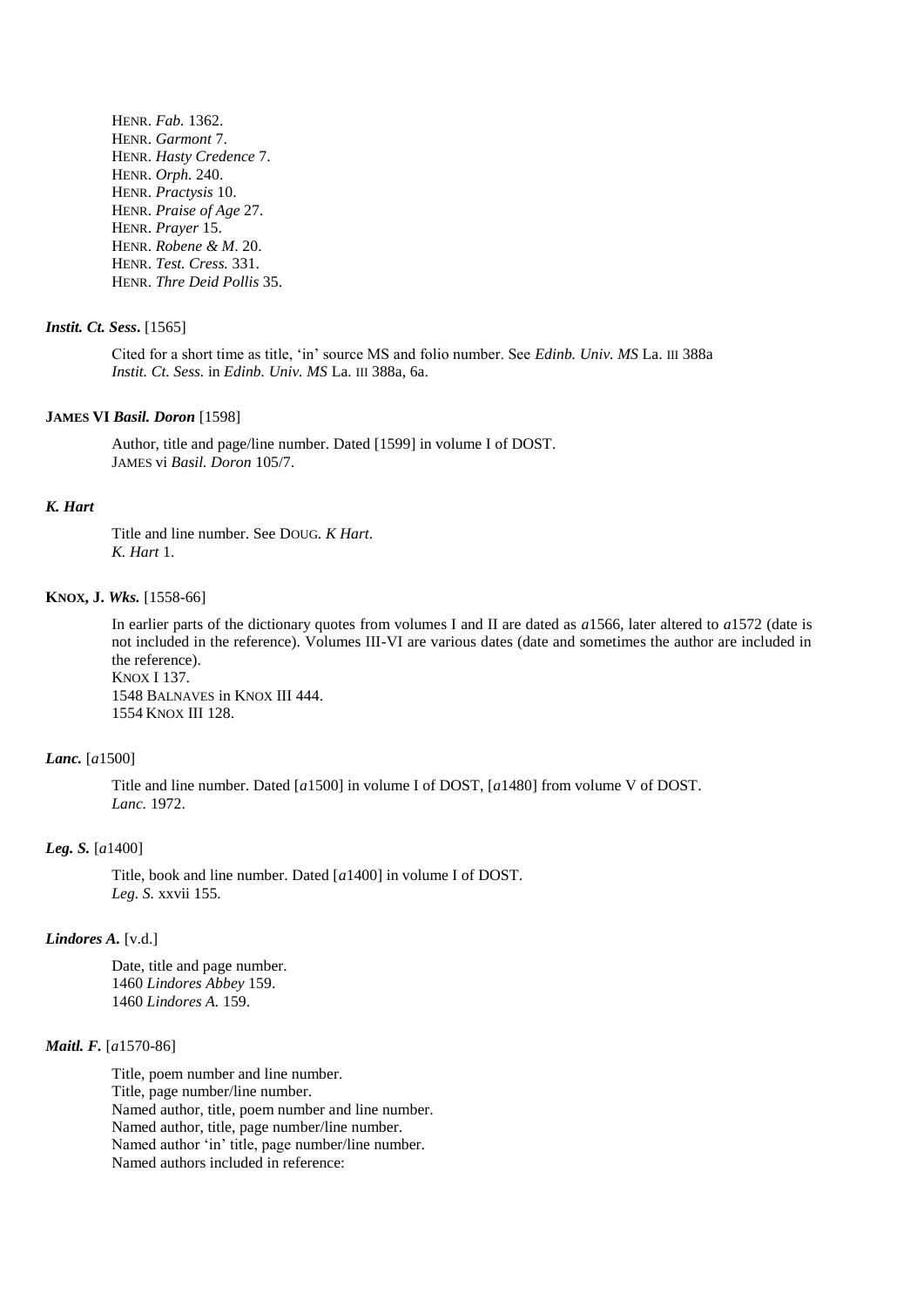ARBUTHNOT, BALNAVES, CLAPPERTON, DUNB., HENR., HUDSON, KENNEDY, MAITLAND, J. MAITLAND, MERSAR, SCOTT, SHAW, STEWART. *Maitl. F.* clxxii 2. *Maitl. F*. 426/2. MAITLAND *Maitl. F* xciv 101. MAITLAND *Maitl. F*. 300/101. MAITLAND in *Maitl. F*. 301/107.

# *Maitl. Q.* [*a*1585]

Title, poem number and line number. Title, page number/line number. Named author, title, poem number and line number. Named author, title, page number/line number. Named author, 'in' title, page number/line number. Names of authors included in reference: ARBUTHNOT, HUDSON, JAMES VI, MAITLAND, J. MAITLAND, MONTG. *Maitl. Q.* lxx 10. *Maitl. Q*. 226/10. ARBUTHNOT *Maitl. Q.* xxxv 31. ARBUTHNOT *Maitl. Q*.88/31 ARBUTHNOT in *Maitl. Q*. 88/31.

#### *Melrose Reg. Rec.* [1547-1706]

Date, title, volume and page number. 1674 *Melrose R. Rec.* II 398. 1674 *Melrose Reg. Rec.* II 398.

# **MELVILL, J.** [1600-1610]

Author and page number. Date, author and page number. MELVILL 456. 1601 Melvill 494. 1601 MELVILL 494.

# **[DOST vol XII p. ccxlv]**

# **MELVILLE, E.** *Godlie Dreame* [1603]

Author, title and line number. E. MELVILLE *Dreame* 150. E. MELVILLE *Godlie Dreame* 150.

#### **MONRO, D.** *W. Isles* [?1549]

Author, title, (date of edition or name of MS), and page number. MONRO *Western Isles* 21. MONRO *W. Isles* (1884) 45. MONRO *W. Isles* (1961) 70. MONRO *W. Isles* (Balfour MS) 11. MONRO *W. Isles* (Sibbald MS) 21.

#### *Montg. Suppl***.** [*c*1600]

Title, poem number and line number. Appendix D quoted as date, author, (identified volume) and page number, later as date, title and page number. *Montg. Suppl*. xi 32. 1592-3 Montg. (Suppl. ed. STS 59) p. 330. 1592-3 *Montg. Suppl.* 330.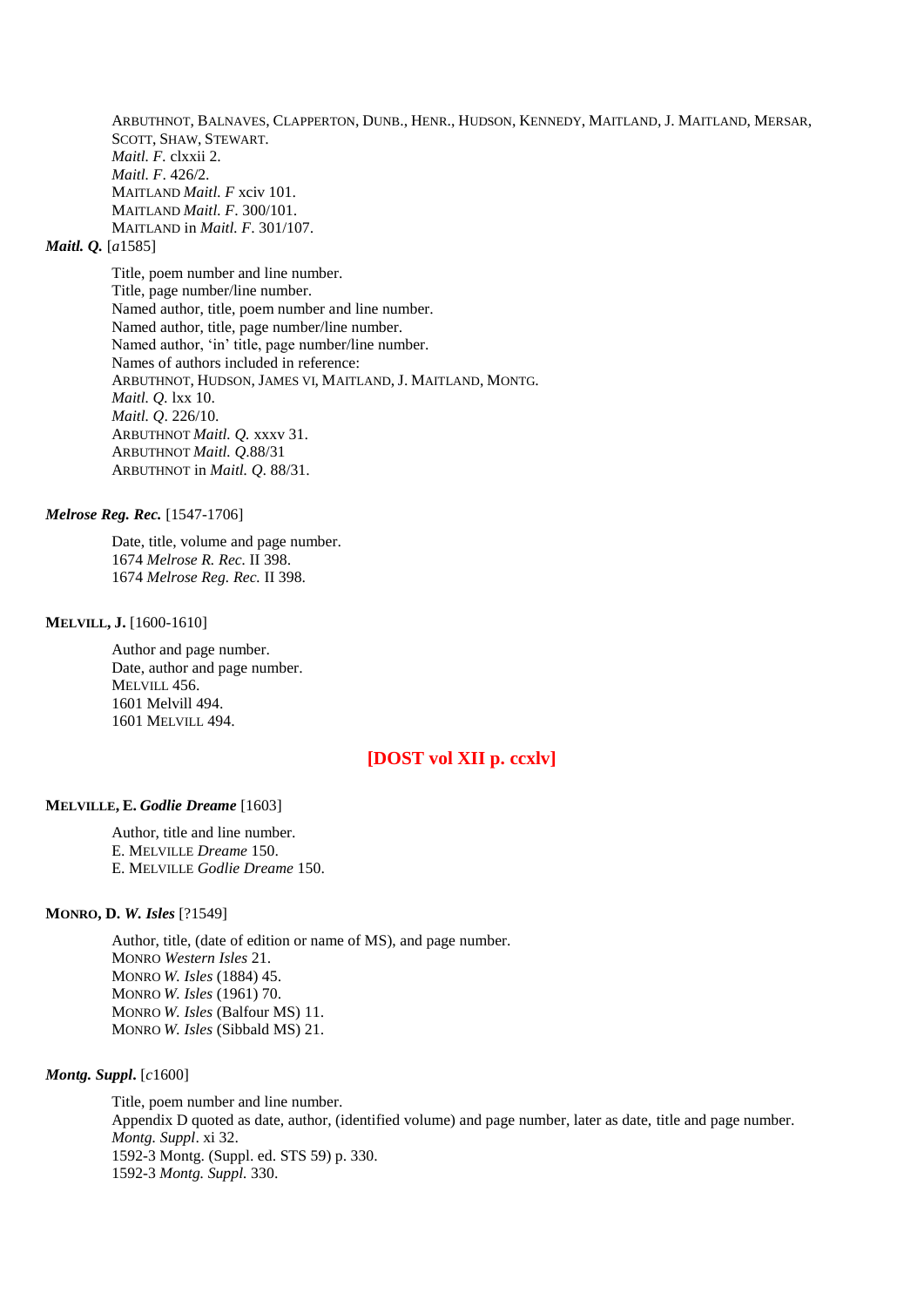# **NIMMO, J.** *Narr.* [*c*1705]

(Date), title, and page number. Dated [*a*1709] in volume I of DOST, [1654-1709] in volume III of DOST, latterly [*c*1705] NIMMO *Narr.* 46. 1671 NIMMO *Narr.* 4.

#### *Nine Nobles* [?*a*1400]

Title and page number. Dated [*a*1450] in volume I of DOST. *Nine Nobles* 11.

# *Orkney & Shetl. Rec.* [v.d.]

Date, title, volume number and page number. 1534 *Orkney & Sh. Rec*. I 65. 1534 *Orkney & Shetl. Rec*. I 65.

# *Ortus Sanitatis*

Title and folio number. Dated [?16..] in volume III of DOST, [15..] from volume V of DOST. *Ortus Sanitatis* (Inc. 20) 45b.

#### *Peblis to Play* [*a*1500]

Title and line number. Dated [*a*1550] in volume I of DOST. *Peblis to Play* 55.

#### *Philotus* [1603]

Title and verse number. Title and line number. *Philotus* xc. *Philotus* 713.

#### **PITSC.** [*a*1578]

Author, volume, page and line number. PITSC. (1728) has in recent times been dated as 1728 rather than *a*1578 if the quotation refers to new matter not in the *a*1578 edition. PITSC. I 15/28.

#### *Prot. Bk. J. Foular* [1500-28]

SRS 64, 72, 75 64. 9 March 1500-1-18 September 1503. Referred to as volume I. 72. Part I 1503-1509-10. Part II 1509-1513. Part III Indexes. Referred to as volume II. 75. 1514-28 (his volumes II and III). II 1514-1518 pp. 1-34. Referred to as volume II. III 1519-28 pp. 35-. Referred to as volume III. 1503 *Prot. Bk. J. Foular* I 198. 1507 *Prot. Bk. J. Foular* II 62. 1523-4 *Prot. Bk. J. Foular* III 145.

*Prot. Bk. J. Gibson* should read *Prot. Bk A. Gibson Prot. Bk. R Glendonyng* should read *Prot.Bk. R. Glendonwyn*

#### *Prot. Bk. D. Hearst* should read *Prot.Bk. D. Heart*

#### *Ratis R.* [*c*1420]

Title and line number. Dated [*c*1450] in volume I of DOST. *Ratis R.* 1075.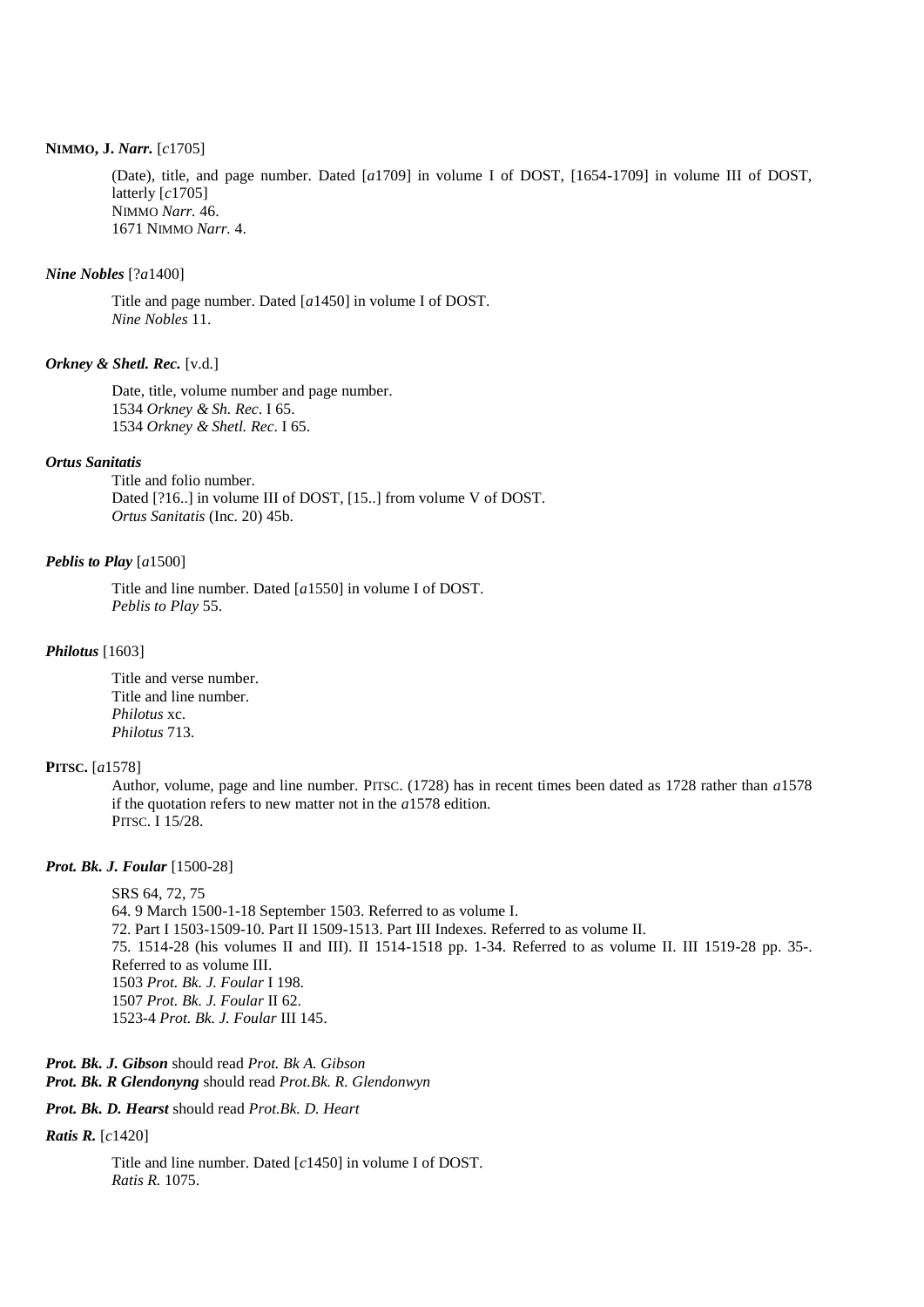### *Rauf C.* [*a*1500]

Title and line number. Dated [*c*1475] in volume I of DOST. *Rauf C.* 116.

# *Reg. Great S.* [13-6-1668]

Date, title, page number/column number. Date of quotation, (date in running heads of edition), title, page number/column number. (1814) indicates that 1814 edition has been used although this is rare. 1371 *Reg. Great S.* (1814) 81/1. 1425 (1426) *Reg. Great S.* 11/1. 1491 *Reg. Great S.* 426/2.

#### *Reg. Maj.* [14..]

Title and chapter number. Title and folio number if no chapter number. *Reg. Maj.* c. 45. *Reg. Maj.* 5a.

# **Ritchie, A.I.** *Ch. S. Baldred* [v.d.]

Date, author, title and page number. 1616 Ritchie *Churches S. Baldred* 151. 1616 Ritchie *Ch. S. Baldred* 151.

#### **ROLLAND, J.** *Ct. Venus* [*c*1550]

Author, title, prologue or book number and line number. ROLLAND *C. Venus* IV 386. ROLLAND *Ct. Venus* IV 386. ROLLAND *Ct. Venus* Prol. 108.

# *Rot. Sc.* [v.d.]

Date, title, (volume number) and page/column number. 1296 *Rotuli Sc.* 28/2. 1386 *Rot. Sc.* II 85/2.

# **RUTHERFORD, S.** *Tryal Faith* [1645]

Author, title (edition) and page number. RUTHERFORD *Tryal Faith* 130. RUTHERFORD *Tryal Faith* (1845) 227. RUTHERFORD *Tryal Faith* (1743) 391. Some quotations have been extracted from the OED and are given in the same style if verification has not been possible. RUTHERFORD *Tryal Faith* xxii 255. RUTHERFORD *Tryal Faith* (1845) i 3. RUTHERFORD *Tryal Faith* (1845) xxiii 261.

#### *Sc(ots) Merchandise* [*c*1390-1434]

Title, (edition) and page number. *Sc. Merchandise* 116. *Sc. Merchandise* (ed.) 113.

*Sir Eger* [*a*1500]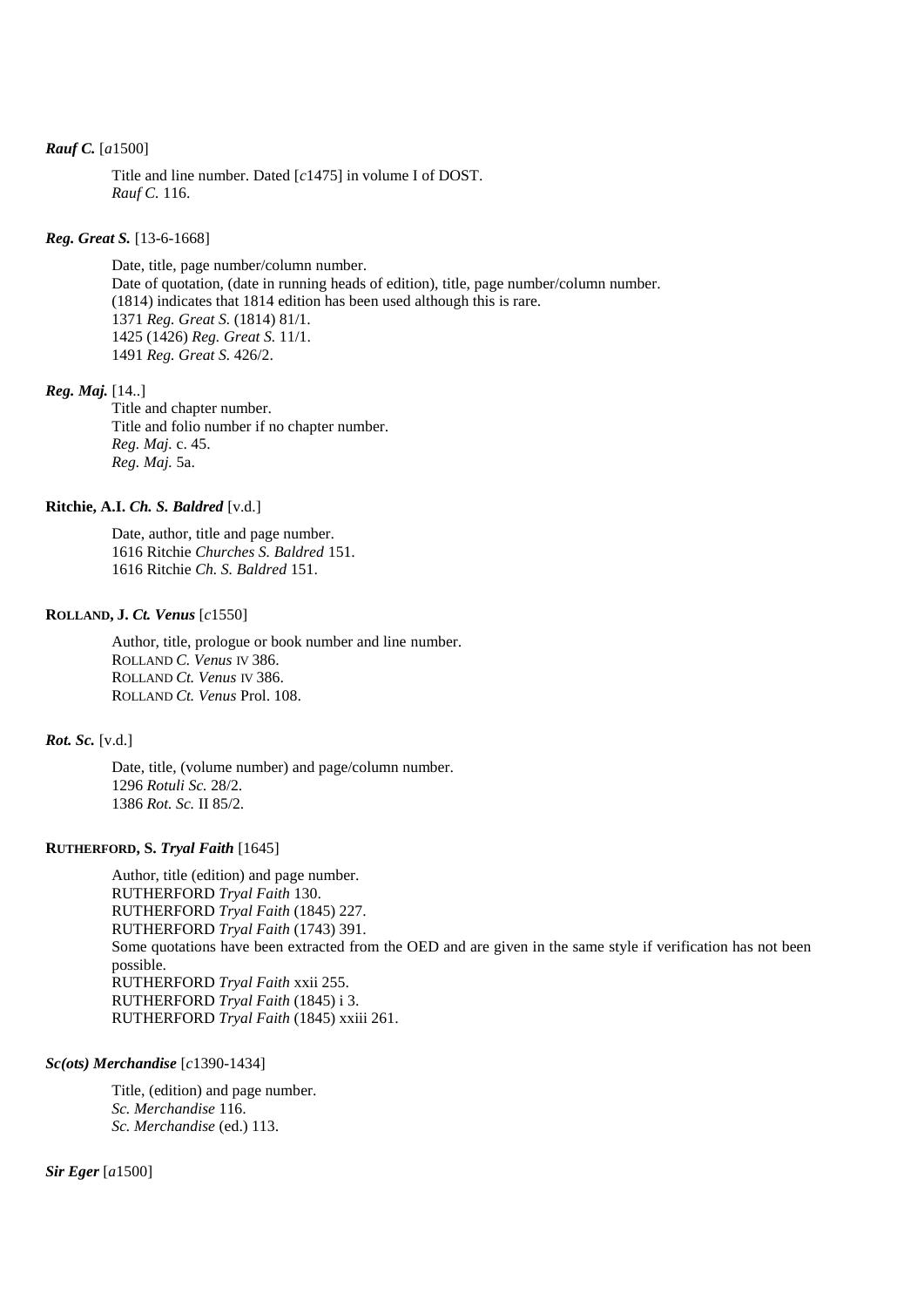Title and line number, (text identifier if from Percy MS. Dated [*a*1600] in volume I of DOST. *Sir Eger* 324. *Sir Eger* 971(P).

#### *Skipper's Acc.* **(Morton)** [1589-1600]

Date, title and folio number. Dated [1594-1602] in volume III of DOST. 1595 *Skipper's Acc.*(Morton) 6ab. 1589-1600 *Skipper's Acc.*(Morton) 77b.

#### *Tailor's Acc. Bk***.** [v.d.]

Date, title and folio number, (text identifier). Quotations without a letter after the folio number are from A. 1620 *Tailor*'*s Acc. Bk*. 19. 1606 *Tailor*'*s Acc. Bk*. A 50. *c*1644 *Tailor*'*s Acc. Bk*. B 65.

# *Tract. Leg. Naval* [*c*1603]

Same MS as *Tractatus Leg. Naval* [*a*1638] in volume III of DOST. *Tractatus. Leg. Naval*. 63b. *Tract. Leg. Naval*. 63b.

#### **URQUHART, T.** *Wks.* [v.d.]

Most quotations have been extracted from the OED and are given in the same style since verification has not been possible.

URQUHART *Rabelais* I v 27. URQUHART *Rabelais* I v (1664) 26. URQUHART *Rabelais* II xxvii (1694) 163. URQUHART *Rabelais* II xviii. URQUHART *Rabelais* III xxviii (1737) III 395. URQUHART *Rabelais* II 119 (1900). URQUHART *Rabelais* (Gargantua) xxxvii. URQUHART *Jewel* 212. URQUHART *Jewel* (1834) 181. URQUHART *Jewel* in Wks. (1834) 230.

# *Wall***.** [*c*1475]

Title, (date of edition if 1570 used) book number and line number,

# **[DOST vol XII p. ccxlvi]**

(McD. identifier if quoted from STS IV 4, 5). Dated [*c*1470] in volume I of DOST. *Wall*. I 230. *Wall*. IX 130 (McD.). *Wall*. (1570) IV 238.

# **Whitelaw, C.E.** *Sc. Arms Makers* [14..-]

Date, author, title and page number. 1585 Whitelaw *Scottish Arms Makers* 298. 1585 Whitelaw *Sc. Arms Makers* 298.

#### *Wisd. Sol.* [*c*1460]

Title, (edition) and line number. Dated [*c*1450] in volume I of DOST. *Wisd. Sol.*(STS) 356.